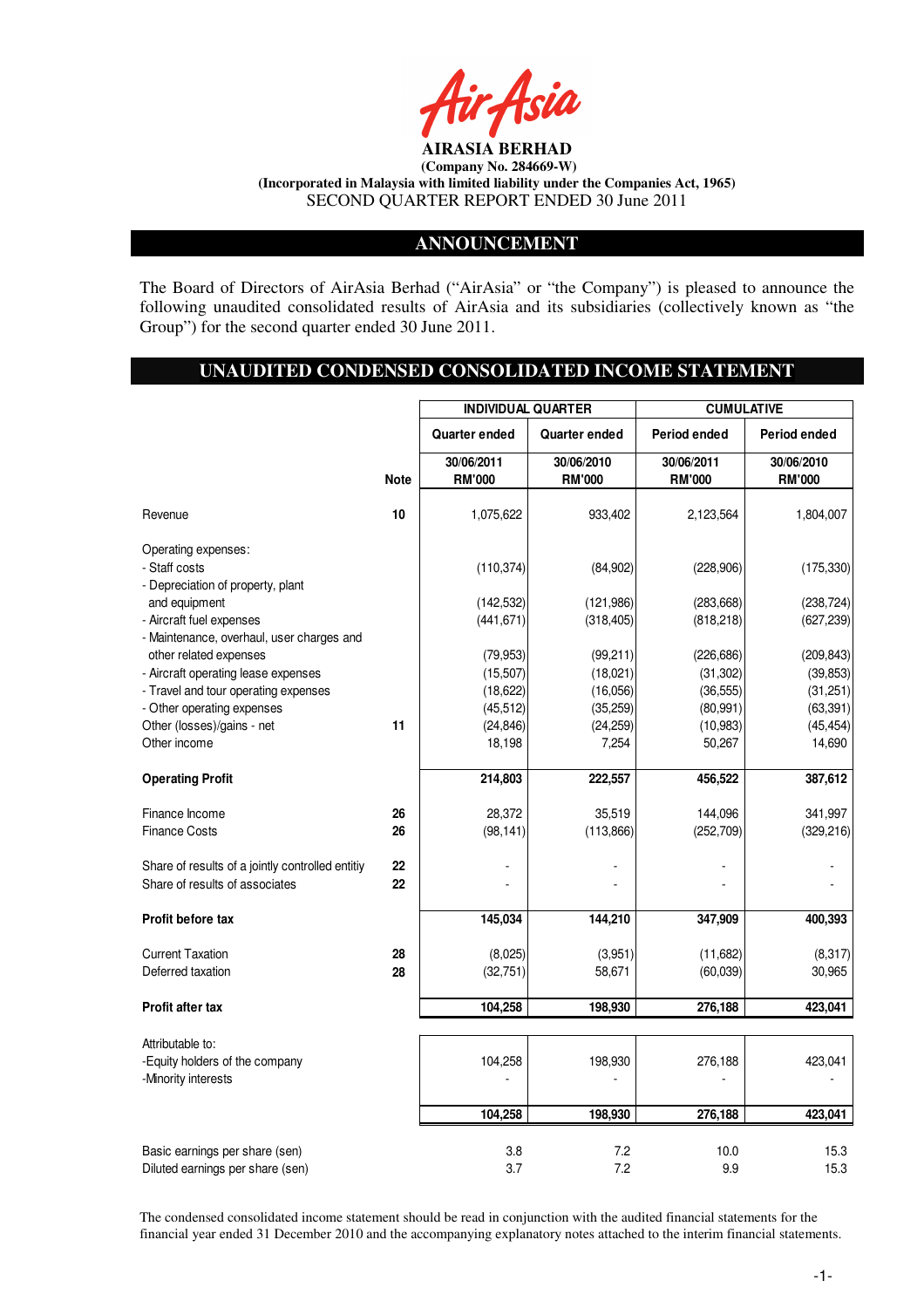fir<sub>t</sub>Asia

# **UNAUDITED CONDENSED CONSOLIDATED STATEMENT OF COMPREHENSIVE INCOME**

|                                                                                                          |                             | <b>INDIVIDUAL QUARTER</b>   | <b>CUMULATIVE</b>           |                             |  |
|----------------------------------------------------------------------------------------------------------|-----------------------------|-----------------------------|-----------------------------|-----------------------------|--|
|                                                                                                          | Quarter ended               | <b>Quarter ended</b>        | Year ended                  | Year ended                  |  |
| <b>Note</b>                                                                                              | 30/06/2011<br><b>RM'000</b> | 30/06/2010<br><b>RM'000</b> | 30/06/2011<br><b>RM'000</b> | 30/06/2010<br><b>RM'000</b> |  |
| Profit/(Loss) for the period                                                                             | 104,258                     | 198,930                     | 276,188                     | 423,041                     |  |
| Other comprehensive income / (loss)<br>12<br>Cash flow hedges                                            | 56,037                      | (18, 806)                   | 57,442                      | (29, 956)                   |  |
| Total comprehensive income/(loss)                                                                        |                             |                             |                             |                             |  |
| for the period                                                                                           | 160,295                     | 180,124                     | 333,630                     | 393,085                     |  |
| Total comprehensive income/(loss) attributable to:<br>Equity holders of the company<br>Minority Interest | 160,295                     | 180,124                     | 333,630                     | 393,085                     |  |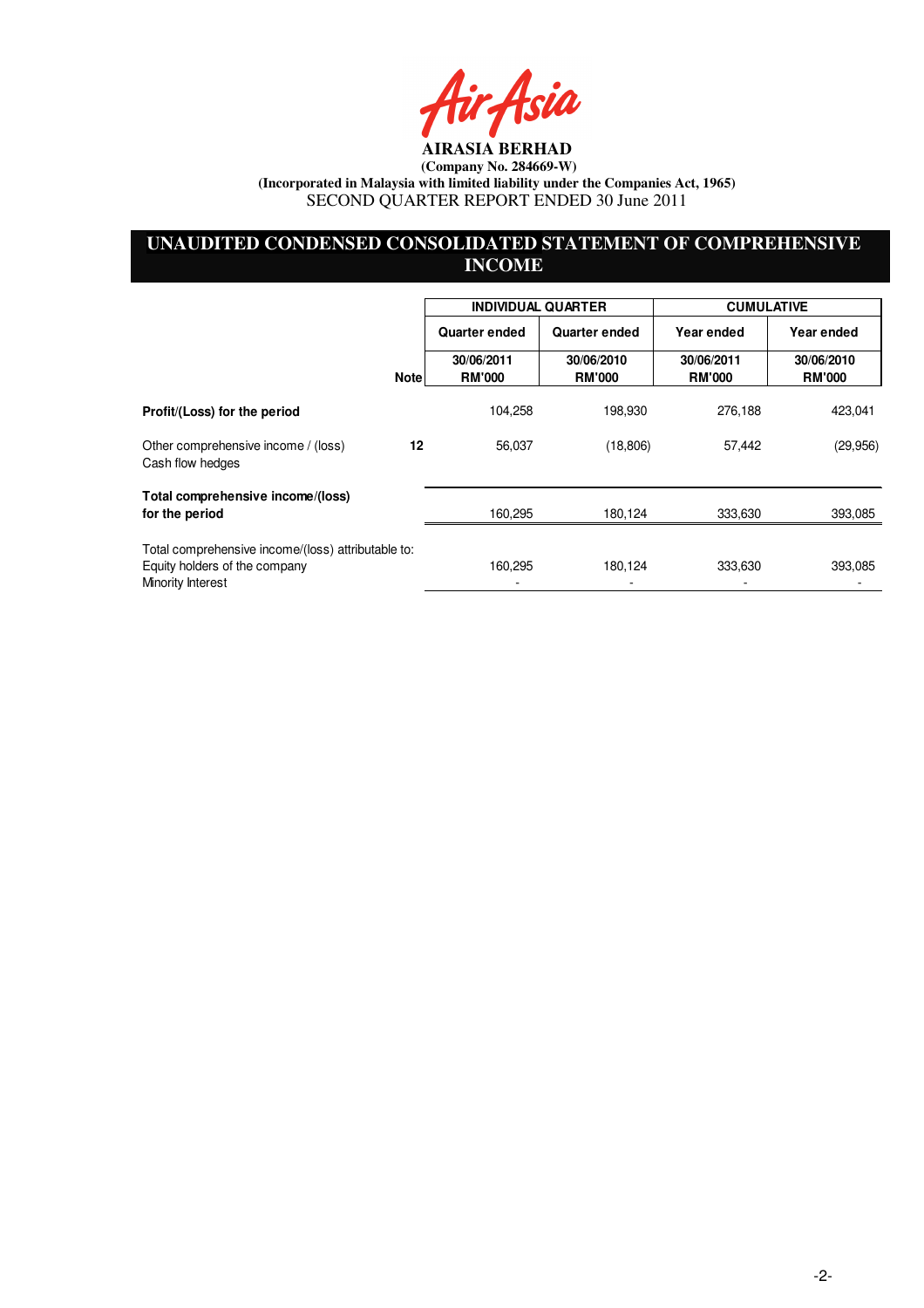fir<sub>t</sub>fsia

| UNAUDITED CONDENSED CONSOLIDATED CASH FLOW STATEMENTS                                                                                                                                                                                                                                                                                           |                                                                      |                                                                                  |
|-------------------------------------------------------------------------------------------------------------------------------------------------------------------------------------------------------------------------------------------------------------------------------------------------------------------------------------------------|----------------------------------------------------------------------|----------------------------------------------------------------------------------|
|                                                                                                                                                                                                                                                                                                                                                 | <b>PERIOD ENDED</b>                                                  | <b>PERIOD ENDED</b>                                                              |
|                                                                                                                                                                                                                                                                                                                                                 | 30/06/2011<br><b>RM'000</b>                                          | 31/12/2010<br><b>RM'000</b>                                                      |
| <b>CASH FLOWS FROM OPERATING ACTIVITIES</b>                                                                                                                                                                                                                                                                                                     |                                                                      |                                                                                  |
| Profit/(Loss) before taxation                                                                                                                                                                                                                                                                                                                   | 347,909                                                              | 1,098,856                                                                        |
| Adjustments:<br>Property, plant and equipment<br>- Depreciation<br>- Impairment<br>- Gain on disposal<br>Amortisation of long term prepayments<br>Amortisation of other investments<br>Unwinding of discount on intercompany receivables<br>Fair value losses on derivative financial intruments<br>Net unrealised foreign exchange (gain)/loss | 283,668<br>(29,956)<br>9,872<br>З<br>(5,664)<br>77,109<br>(132, 194) | 519,984<br>6,996<br>(1, 311)<br>24,741<br>12<br>(9,647)<br>295,028<br>(586, 755) |
| Interest expense<br>Interest income                                                                                                                                                                                                                                                                                                             | 181,882                                                              | 374,364                                                                          |
|                                                                                                                                                                                                                                                                                                                                                 | (21, 471)<br>711,159                                                 | (66, 699)<br>1,655,569                                                           |
| <b>Changes in working capital</b><br><b>Inventories</b><br>Receivables and prepayments<br>Trade and other payables<br>Intercompany balances<br>Cash generated from / (used in) operations                                                                                                                                                       | (321)<br>(110, 580)<br>80,973<br>223,469<br>904,700                  | 3,311<br>(162, 883)<br>63,453<br>393,568<br>1,953,018                            |
| Interest paid<br>Interest received<br>Tax paid<br>Net cash from / (used in) operating activities                                                                                                                                                                                                                                                | (243, 332)<br>21,471<br>(12, 594)<br>670,245                         | (379,099)<br>57,052<br>(11,808)<br>1,619,163                                     |
| <b>CASH FLOWS FROM INVESTING ACTIVITIES</b><br>Property, plant and equipment<br>- Additions<br>- Proceeds from disposal<br>Purchase of AFS Financial Asset<br>Deposit on aircraft purchase<br>Long term prepayments                                                                                                                             | (236, 660)<br>30,399<br>(1, 112)<br>(9,539)                          | (1,902,833)<br>(16,000)<br>50,808                                                |
| Net cash used in investing activities                                                                                                                                                                                                                                                                                                           | (216, 912)                                                           | (1,868,025)                                                                      |
| <b>CASH FLOWS FROM FINANCING FACILITIES</b><br>Proceeds from allotment of shares<br>Hire purchase instalments paid<br>Proceeds from borrowings<br>Repayment of borrowings<br>Deposits pledged as securities<br>Net cash from financing activities                                                                                               | 2,832<br>(15)<br>191,714<br>(287, 744)<br>(675)<br>(93, 888)         | 16,948<br>(57)<br>1,562,856<br>(572, 580)<br>(942)<br>1,006,225                  |
| <b>NET INCREASE/(DECREASE)</b><br>FOR THE FINANCIAL PERIOD<br>CASH AND CASH EQUIVALENTS AT BEGINNING<br>OF THE FINANCIAL PERIOD                                                                                                                                                                                                                 | 359,444<br>1,475,828                                                 | 757,363<br>718,465                                                               |
| CASH AND CASH EQUIVALENTS AT END OF                                                                                                                                                                                                                                                                                                             |                                                                      |                                                                                  |
| <b>FINANCIAL PERIOD*</b>                                                                                                                                                                                                                                                                                                                        | 1,835,272                                                            | 1,475,828                                                                        |

\* The balance at end of financial period excludes fixed deposits of RM29.464 million (31/12/10: RM28.789 million) pledged with licensed bank as securities for banking facilities granted to the Company

This Condensed Consolidated Cash Flow Statement should be read in conjunction with the Annual Financial Statements for the financial year ended 31 December 2010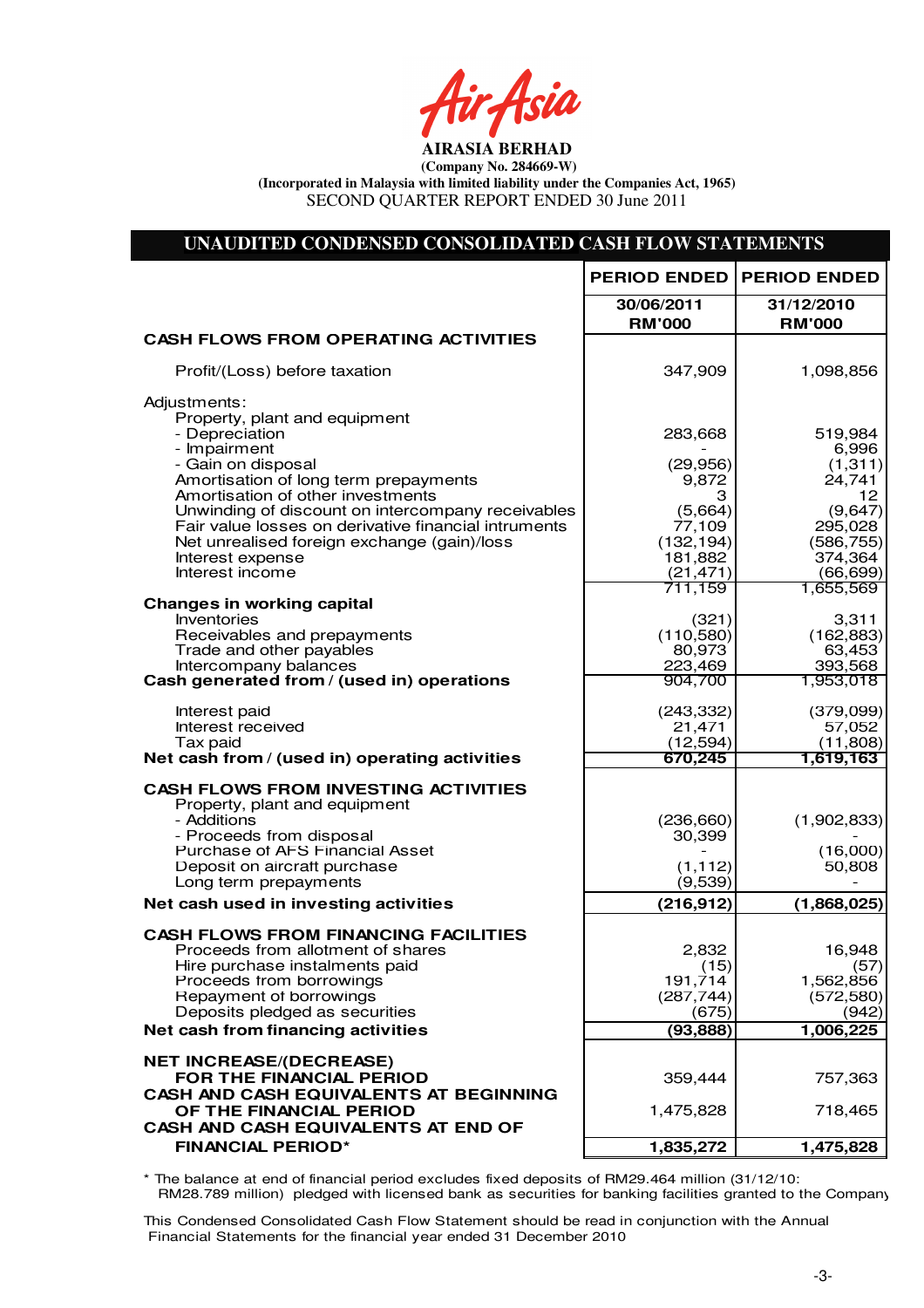rAsia

# **UNAUDITED CONDENSED CONSOLIDATED STATEMENT OF FINANCIAL POSITION**

|                                               |                | <b>AS AT</b>                | AS AT                       |
|-----------------------------------------------|----------------|-----------------------------|-----------------------------|
|                                               |                |                             |                             |
|                                               |                | 30/06/2011<br><b>RM'000</b> | 31/12/2010<br><b>RM'000</b> |
|                                               | <b>Note</b>    |                             |                             |
| <b>NON CURRENT ASSETS</b>                     |                |                             |                             |
| Property, plant and equipment                 | 14             | 9,269,625                   | 9,318,041                   |
| Investment in associates                      |                | 29                          | 29                          |
| <b>AFS Financial Assets</b>                   |                | 152,942                     | 152,942                     |
| Other investment                              |                | 22                          | 25                          |
| Goodwill<br>Deferred tax assets               |                | 8,738                       | 8,738                       |
| Receivables and prepayments                   |                | 659,133<br>23,260           | 719,260<br>23,593           |
| Amounts due from an associate                 |                | 117,964                     | 117,964                     |
| Derivative Financial Instruments              | 33             | 19,535                      | 25,544                      |
|                                               |                | 10,251,248                  | 10,366,136                  |
| <b>CURRENT ASSETS</b>                         |                |                             |                             |
| <b>Inventories</b>                            |                | 17,874                      | 17,553                      |
| Receivables and prepayments                   |                | 950,851                     | 841,122                     |
| Deposit on aircraft purchase                  |                | 244,692                     | 248,684                     |
| Amounts due from a jointly controlled entity  |                |                             | 99,802                      |
| Amount due from associates                    |                | 121,433                     | 162,386                     |
| Deposits, bank and cash balances              |                | 1,864,736                   | 1,504,617                   |
| Derivative Financial Instruments              | 33             | 7,925                       |                             |
|                                               |                | 3,207,511                   | 2,874,164                   |
| <b>CURRENT LIABILITIES</b>                    |                |                             |                             |
| Trade and other payables                      |                | 1,003,889                   | 912,943                     |
| Sales in advance                              |                | 335,549                     | 328,549                     |
| Amount due to associate                       |                | 5,139                       | 5,223                       |
| Amount due to a related party                 |                | 80,255                      | 41,262                      |
| Amount due to a JV entity                     |                | 37,686                      |                             |
| Hire-purchase payables                        |                |                             | 15                          |
| <b>Borrowings</b>                             | 32             | 561,001                     | 553,967                     |
| <b>Current tax liabilities</b>                |                | 720                         | 1,632                       |
|                                               |                | 2,024,239                   | 1,843,591                   |
| <b>NET CURRENT ASSETS</b>                     |                | 1,183,272                   | 1,030,573                   |
|                                               |                |                             |                             |
| <b>NON CURRENT LIABILITIES</b>                |                |                             |                             |
| <b>Borrowings</b>                             | 32             | 7,059,614                   | 7,302,884                   |
| Derivative Financial Instruments              | 33             | 474,448                     | 452,865                     |
|                                               |                |                             |                             |
|                                               |                | 7,534,062                   | 7,755,749                   |
|                                               |                |                             |                             |
|                                               |                | 3,900,458                   | 3,640,960                   |
| <b>CAPITAL AND RESERVES</b>                   |                |                             |                             |
| Share capital                                 | $\overline{ }$ | 277,606                     | 277,344                     |
| <b>Share Premium</b>                          |                | 1,224,164                   | 1,221,594                   |
| Foreign exchange reserve                      |                | 485                         | 485                         |
| Retained earnings                             |                | 2,301,795                   | 2,102,571                   |
| <b>Other Reserves</b>                         |                | 96,408                      | 38,966                      |
| Shareholders' funds                           |                | 3,900,458                   | 3,640,960                   |
| Net assets per share attributable to ordinary |                |                             |                             |
| equity holders of the Company (RM)            |                | 1.41                        | 1.31                        |

The condensed consolidated statement of financial position should be read in conjunction with the audited financial statements for the financial year ended 31 December 2010 and the accompanying explanatory notes attached to the interim financial statements.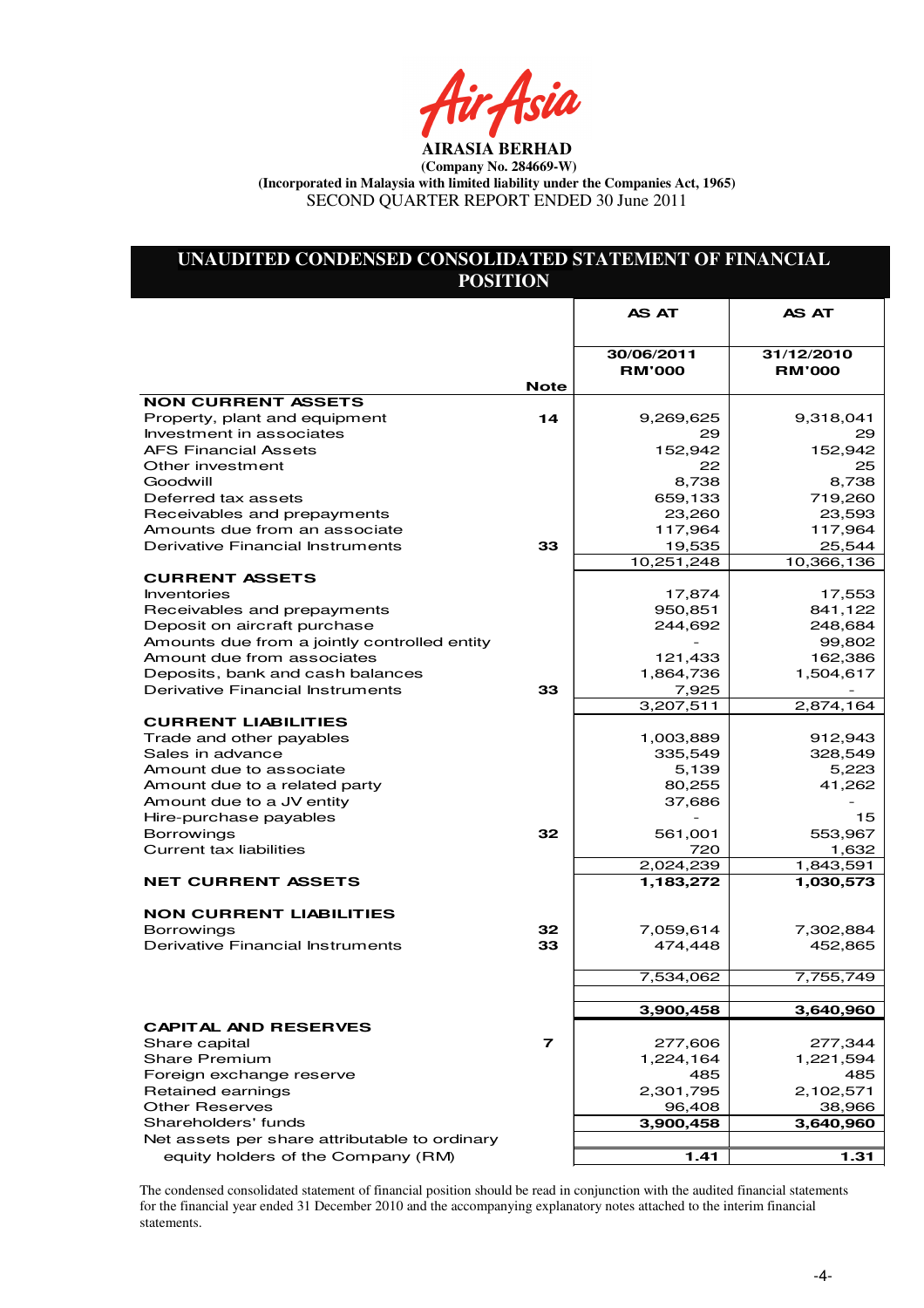

# **UNAUDITED CONDENSED CONSOLIDATED STATEMENT OF CHANGES IN EQUITY**

|                                    | Attributable to Equity Holders of the Company |                              |               |                          |                          |                          |                          |               |                          |               |
|------------------------------------|-----------------------------------------------|------------------------------|---------------|--------------------------|--------------------------|--------------------------|--------------------------|---------------|--------------------------|---------------|
|                                    |                                               | <b>Issued and fully paid</b> |               |                          |                          |                          |                          |               |                          |               |
|                                    | ordinary shares                               |                              |               |                          |                          |                          |                          |               |                          |               |
|                                    |                                               | of RM0.10 each               |               |                          |                          |                          |                          |               |                          |               |
|                                    |                                               |                              |               | Foreign                  | <b>Cash Flow</b>         |                          |                          |               |                          |               |
|                                    | <b>Number</b>                                 | <b>Nominal</b>               | <b>Share</b>  | Exchange                 | Hedge                    | <b>AFS</b>               | Retained                 | <b>Total</b>  | <b>Minority</b>          | <b>TOTAL</b>  |
|                                    | of shares                                     | Value                        | Premium       | <b>Reserves</b>          | <b>Reserves</b>          | <b>Reserves</b>          | <b>Earnings</b>          |               | <b>Interest</b>          | <b>EQUITY</b> |
|                                    | '000                                          | <b>RM'000</b>                | <b>RM'000</b> | <b>RM'000</b>            | <b>RM'000</b>            | <b>RM'000</b>            | <b>RM'000</b>            | <b>RM'000</b> | <b>RM'000</b>            | <b>RM'000</b> |
| At 1 January 2011                  | 2,773,437                                     | 277,344                      | 1,221,594     | 485                      | (71, 309)                | 110,275                  | 2,102,571                | 3,640,960     | $\overline{\phantom{a}}$ | 3,640,960     |
| Net Profit for the period          |                                               |                              |               | $\overline{\phantom{0}}$ |                          |                          | 276,188                  | 276,188       | $\overline{\phantom{a}}$ | 276,188       |
| Dividends declared                 |                                               |                              |               |                          |                          |                          | (76, 964)                | (76, 964)     | $\sim$                   | (76, 964)     |
| Other comprehensive income         |                                               |                              |               |                          | 57,442                   |                          | $\overline{\phantom{a}}$ | 57,442        | $\overline{\phantom{a}}$ | 57,442        |
| <b>Issuance of ordinary shares</b> |                                               |                              |               |                          |                          |                          |                          |               |                          |               |
| - Pursuant to the Employees'       |                                               |                              |               |                          |                          |                          |                          |               |                          |               |
| Share Option Scheme ('ESOS')       | 2,623                                         | 262                          | 2,570         | Ξ.                       |                          |                          |                          | 2,832         | $\overline{\phantom{a}}$ | 2,832         |
|                                    |                                               |                              |               |                          |                          |                          |                          |               |                          |               |
| At 30 June 2011                    | 2,776,060                                     | 277,606                      | 1,224,164     | 485                      | (13, 867)                | 110,275                  | 2,301,795                | 3,900,458     |                          | 3,900,458     |
|                                    |                                               |                              |               |                          |                          |                          |                          |               |                          |               |
| At 1 January 2010 (As restated)    | 2,757,745                                     | 275,774                      | 1,206,216     | 592                      | (65, 670)                | 105,996                  | 1,041,160                | 2,564,068     | ٠                        | 2,564,068     |
| Net Profit for the period          |                                               |                              |               |                          |                          | $\overline{\phantom{a}}$ | 423,041                  | 423,041       | $\overline{\phantom{a}}$ | 423,041       |
| Other comprehensive income         |                                               |                              |               |                          | (29, 956)                |                          |                          | (29,956)      | $\sim$                   | (29,956)      |
| <b>Issuance of ordinary shares</b> |                                               |                              |               |                          |                          |                          |                          |               |                          |               |
| - Pursuant to the Employees'       | ÷.                                            | $\overline{\phantom{a}}$     |               |                          | $\overline{\phantom{a}}$ | $\overline{\phantom{a}}$ |                          |               | $\overline{\phantom{a}}$ |               |
| Share Option Scheme ('ESOS')       | 1,668                                         | 167                          | 1,635         |                          | $\overline{\phantom{a}}$ |                          |                          | 1,802         |                          | 1,802         |
| At 30 June 2010                    | 2,759,413                                     | 275,941                      | 1,207,851     | 592                      | $\overline{\phantom{a}}$ | $\sim$                   | 1,464,201                | 2,958,955     | $\overline{\phantom{a}}$ | 2,958,955     |

The condensed consolidated statement of changes in equity should be read in conjunction with the audited financial statements for the financial year ended 31 December 2010 and the accompanying explanatory<br>notes attached to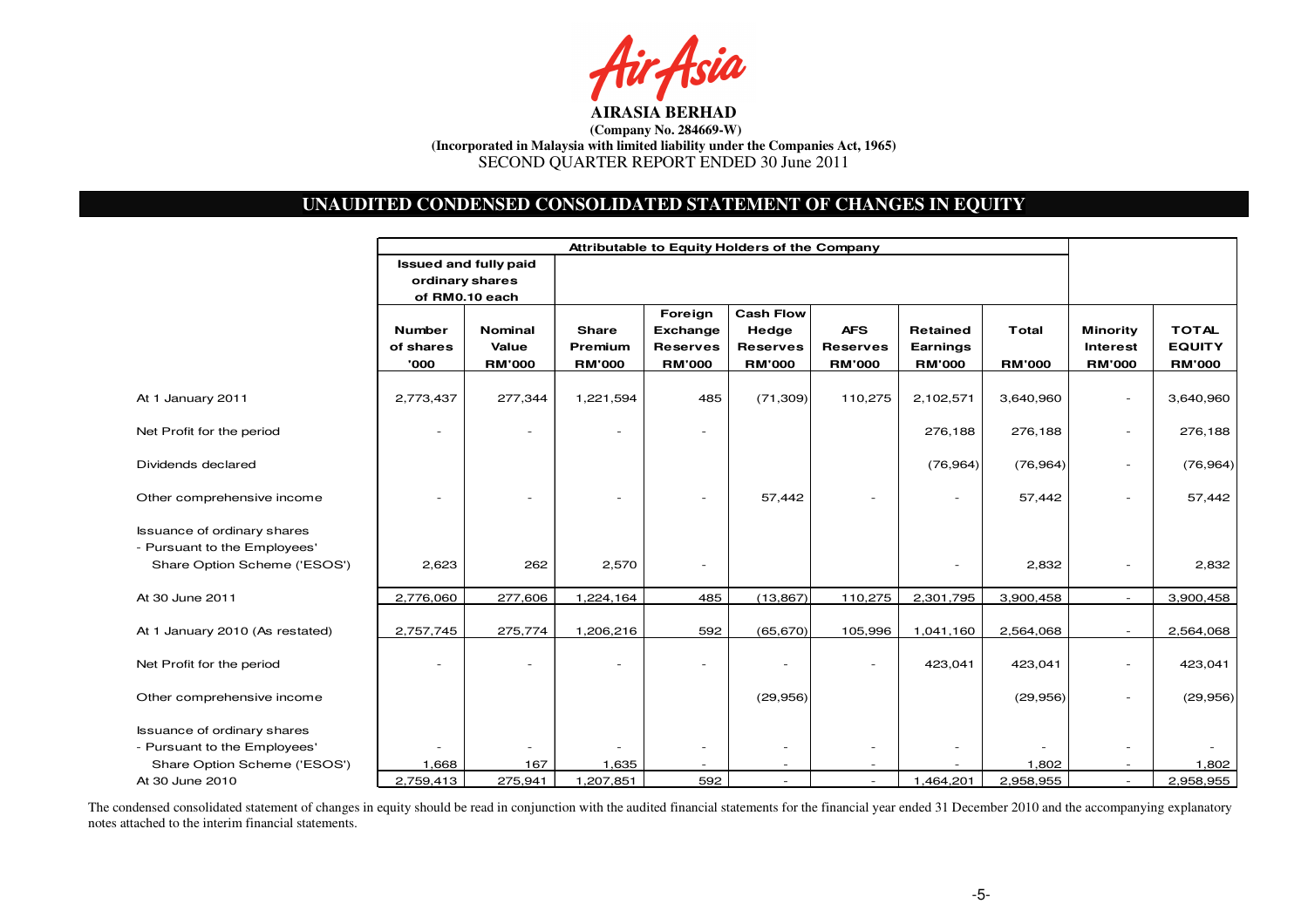

# **KEY OPERATING STATISTICS – 30 June 2011**

**Performance indicator for Malaysian operations for current quarter against the same quarter last year**

| <b>Quarter Ended: 30 June</b>      | Apr-Jun 2011 | Apr-Jun 2010 | <b>Change y-o-y</b> |
|------------------------------------|--------------|--------------|---------------------|
|                                    |              |              |                     |
| Passengers Carried                 | 4,472,498    | 3,893,476    | 15%                 |
| Capacity                           | 5,511,780    | 5,050,440    | 9%                  |
| Seat Load Factor                   | 81%          | 77%          | 4 ppt               |
| RPK (million)                      | 5,250        | 4,317        | 22%                 |
| ASK (million)                      | 6,436        | 5,943        | 8%                  |
| Average Fare (RM)                  | 164          | 173          | -5%                 |
| Ancillary Income Per Pax (RM)      | 50           | 43           | 15%                 |
| Unit Passenger Revenue (RM)        | 214          | 216          | $-1%$               |
| Revenue / ASK (sen)                | 16.71        | 15.71        | 6%                  |
| Revenue / ASK (US cents)           | 5.57         | 5.23         | 6%                  |
| Cost / ASK (sen)                   | 13.38        | 11.96        | 12%                 |
| Cost / ASK (US cents)              | 4.46         | 3.98         | 12%                 |
| Cost / ASK-ex Fuel (sen)           | 6.51         | 6.60         | $-1\%$              |
| Cost / ASK-ex Fuel (US cents)      | 2.17         | 2.20         | $-1%$               |
| Aircraft (end of period)           | 53           | 49           | 8%                  |
| Average Stage Length (km)          | 1,170        | 1,173        | $0\%$               |
| Number of Flights                  | 30,620       | 28,058       | 9%                  |
| Fuel Consumed (Barrels)            | 1,053,606    | 996,205      | 6%                  |
| Average Fuel Price (US\$ / Barrel) | 140          | 106          | 31%                 |

*Exchange Rate: RM:USD – 3.0018, prior year US cents figures are restated at current exchange rate.* 

#### **Definition and calculation methodology**

| ASK (Available Seat Kilometres)    | Total available seats multiplied by the distance flown.     |
|------------------------------------|-------------------------------------------------------------|
| RPK (Revenue Passenger Kilometres) | Number of passengers carried multiplied by distance flown   |
| Revenue/ASK                        | Total revenue divided by ASK                                |
| Cost/ASK                           | Total expenses before interest and tax divided by ASK       |
| $Cost/ASK - ex fuel$               | Costs, as defined above, less fuel expenses, divided by ASK |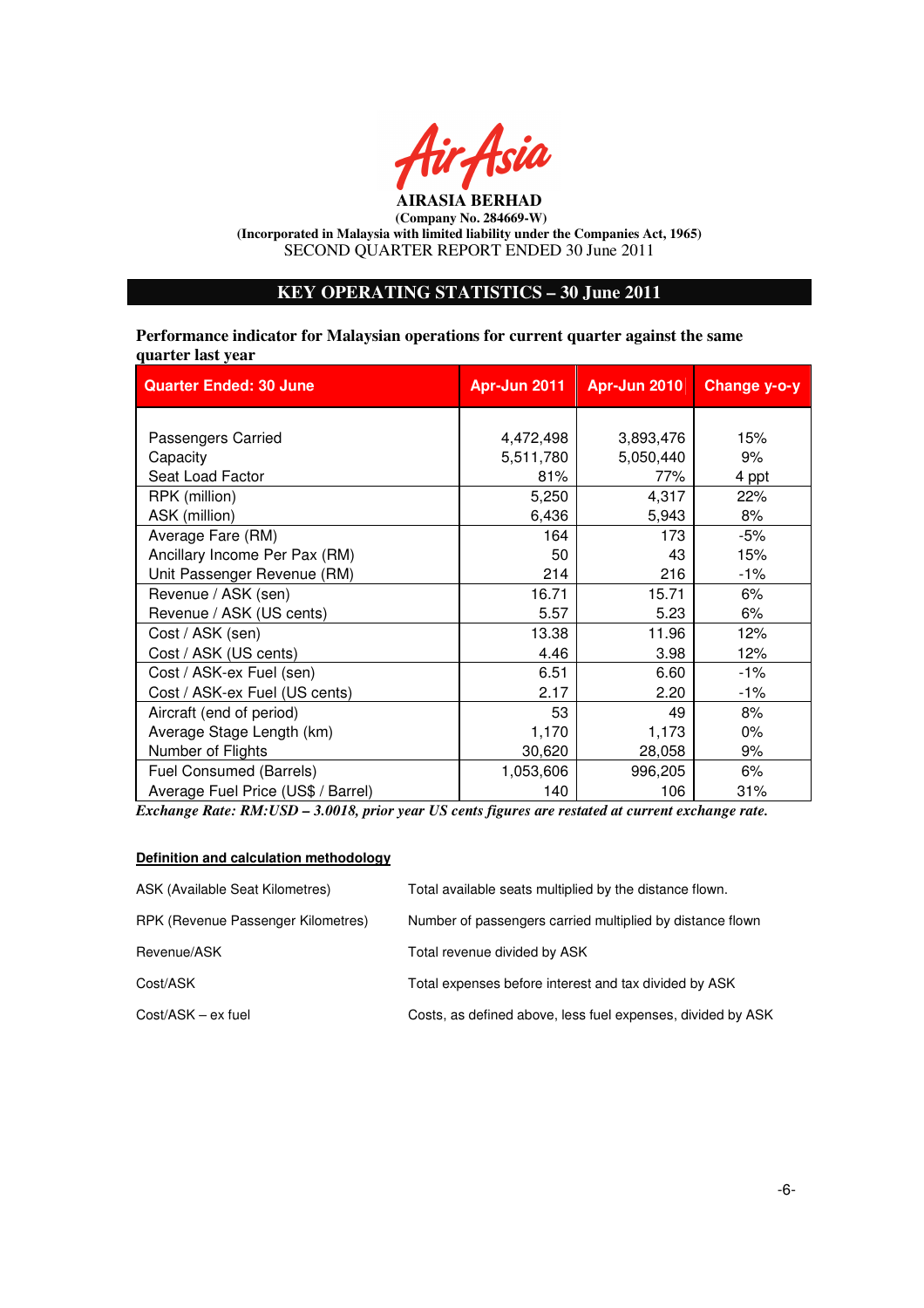

# **NOTES TO THE UNAUDITED ACCOUNTS – 30 June 2011**

### **1. Basis of preparation**

The interim financial report is unaudited and has been prepared in accordance with Financial Reporting Standard ("FRS") 134: "Interim Financial Reporting" and paragraph 9.22 and Appendix 9B of the Bursa Malaysia Securities Berhad ("Bursa Malaysia") Listing Requirements.

The interim financial statements should be read in conjunction with the audited financial statements of the Group for the financial year ended 31 December 2010.

# **2. Summary of significant accounting policies**

The accounting policies and methods of computation adopted for the interim financial statements are consistent with those adopted for the audited financial statements for the financial year ended 31 December 2010. In addition, there are standards, amendments to published standards and interpretations to existing standards that are or will be applicable to the Group and Company as detailed below.

The following new and revised standards, interpretations and amendments to standards have been published and are mandatory for the Group's accounting periods beginning on or after 1 January 2011 or later periods, but the Group has not early adopted them:

Revised FRS 3 "Business combinations" - the Group will apply FRS 3 (revised) prospectively to all business combinations from 1 January 2011.

Revised FRS 124 "Related party disclosures" - effective from 1 January 2012.

Revised FRS 127 "Consolidated and separate financial statements" - the Group will apply FRS 127 (revised) prospectively to transactions with minority interests from 1 January 2011.

Amendments to FRS 7 "Financial instruments : Improving Disclosures" and FRS 1 "Firsttime adoption of financial reporting standards" (effective from 1 January 2011) - the Group and Company will apply Amendments to FRS 7 and FRS1 from 1 January 2011.

Amendments to FRS 132 "Financial instruments : Presentation" on classification of rights issue (effective from 1 March 2010) - the Group and Company will apply Amendments to FRS 132 "Classification of Rights Issues" prospectively from 1 January 2011.

IC Interpretation 15 "Agreements for construction of real estates" - effective from 1 January 2012).

IC Interpretation 16 "Hedges of a net investment in a foreign operation" - effective from 1 July 2010.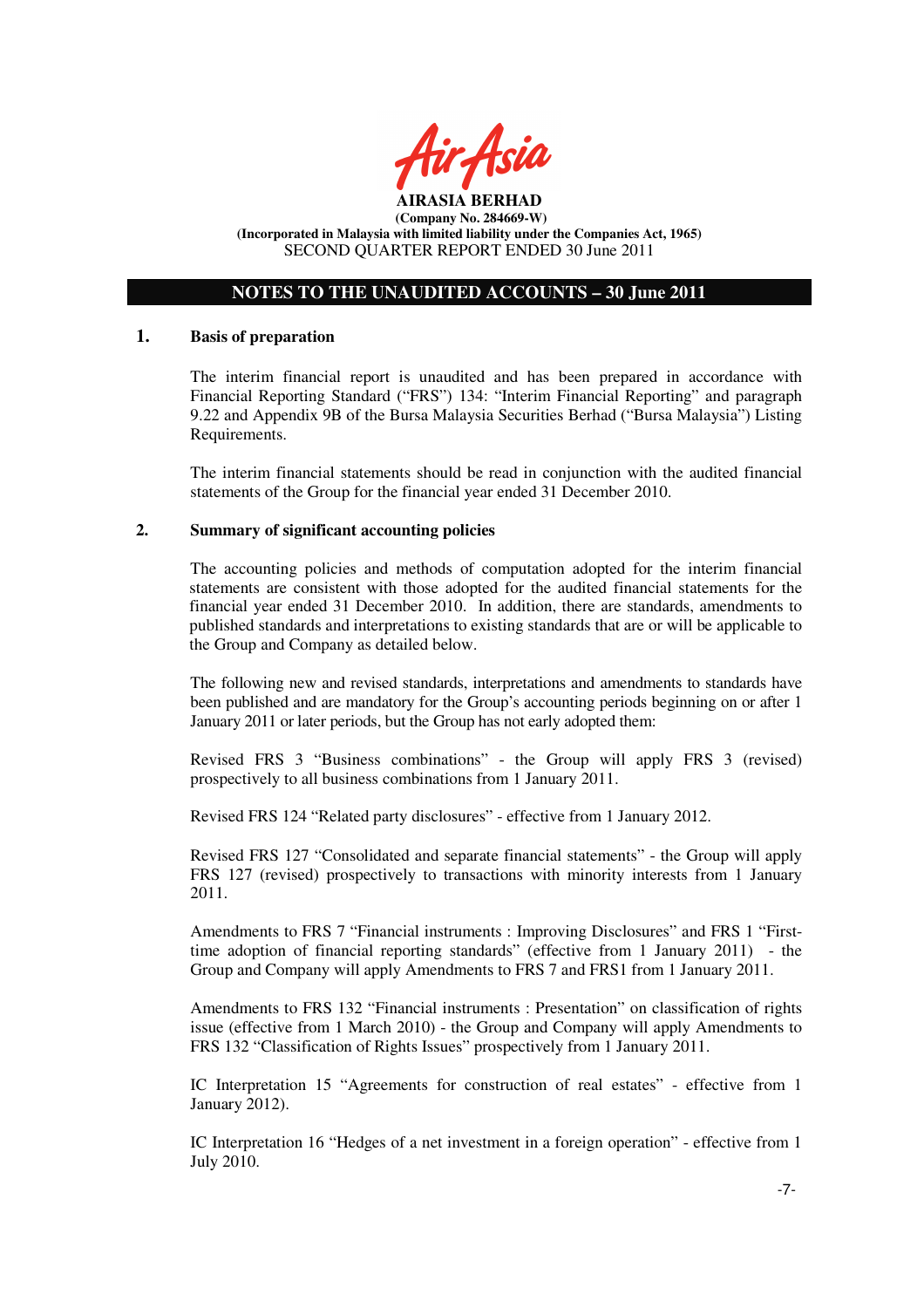

# **NOTES TO THE UNAUDITED ACCOUNTS – 30 June 2011**

IC Interpretation 17 "Distribution of non-cash assets to owners" - effective from 1 July 2010.

IC Interpretation 18 "Transfers of assets from customers" - effective prospectively for assets received on or after 1 January 2011.

IC Interpretation 19 "Extinguishing financial liabilities with equity instruments" - effective from 1 July 2011.

Amendments to IC Interpretation 14 "FRS 119 - The limit on a defined benefit assets, minimum funding requirements and their interaction" - effective from 1 July 2011.

## **The following amendments are part of the MASB's improvements project that are relevant and effective for annual periods beginning on or after 1 July 2010**

Improvements to FRSs:

FRS 2 - effective from 1 July 2010.

FRS 3 - effective from 1 January 2011.

FRS 5 "Non-current asset held for sale and discontinued operations" - effective from 1 July 2010.

FRS 101 "Presentation of financial statements" - effective from 1 January 2011.

FRS 138 "Intangible Assets" - effective from 1 July 2010.

IC Interpretation 9 - effective from 1 July 2010.

The above mentioned Improvement to FRSs are not expected to have any material impact on the Group's and Company's financial statements.

## **3. Auditors' report on preceding annual financial statements**

The auditors have expressed an unqualified opinion on the Group's statutory financial statements for the financial year ended 31 December 2010 in their report dated 28 April 2011.

#### **4. Seasonality of operations**

AirAsia is primarily involved in the provision of air transportation services and thus, is subject to the seasonal demand for air travel. The seat load factor was 4 percentage points higher in the quarter under review against the same period last year. Compared against the immediate preceding quarter (first quarter January – March 2011), the seat load factor was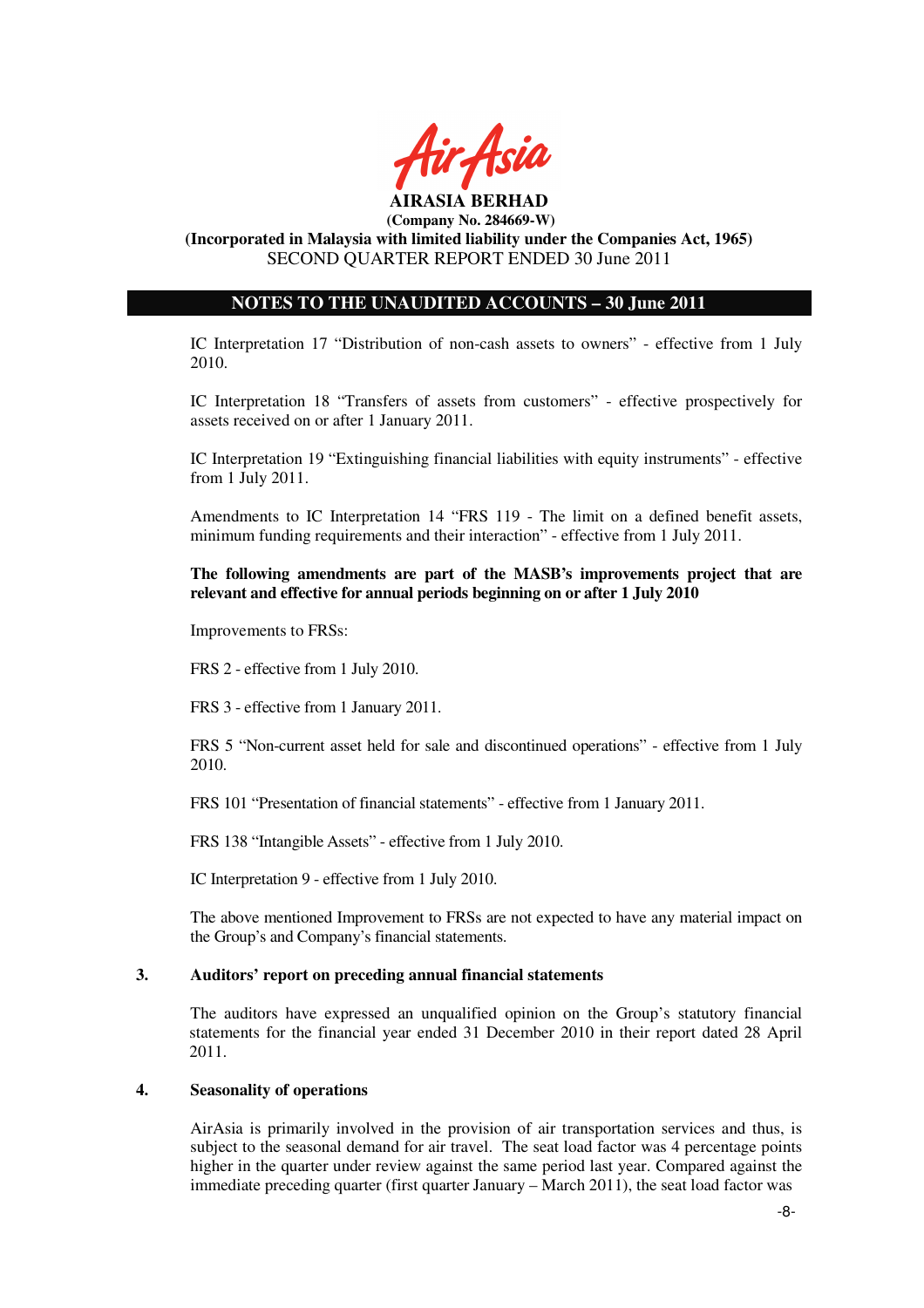

# **(Incorporated in Malaysia with limited liability under the Companies Act, 1965)**  SECOND QUARTER REPORT ENDED 30 June 2011

# **NOTES TO THE UNAUDITED ACCOUNTS – 30 June 2011**

1 percentage point higher. This seasonal pattern is in line with the expectation of the Group.

#### **5. Unusual items due to their nature, size or incidence**

There were no unusual items affecting assets, liabilities, equity, net income or cash flows during the current quarter and financial period-to-date.

#### **6. Changes in estimates**

There were no changes in estimates that have had material effect in the current quarter and financial period-to-date results.

# **7. Capital and reserves**

During quarter ended 30 June 2011, the total issued and paid-up share capital of the Company increased from RM277,551,608 to RM277,605,858 from the issuance of 542,500 ordinary shares of RM0.10 each pursuant to the exercise of ESOS at the option price of RM1.08. Other than the above, there was no cancellation, repurchases, resale and repayment of debt and equity securities for the period ended 30 June 2011.

## **8. Dividend paid**

 A first and final dividend of 3 sen per share, relating to the financial year ended 31 December 2010, was approved during the quarter ended 30 June 2011. The dividend will be paid in the subsequent quarter.

# **9. Segment reporting**

The Group operates a single reportable segment, that of Airline Operations.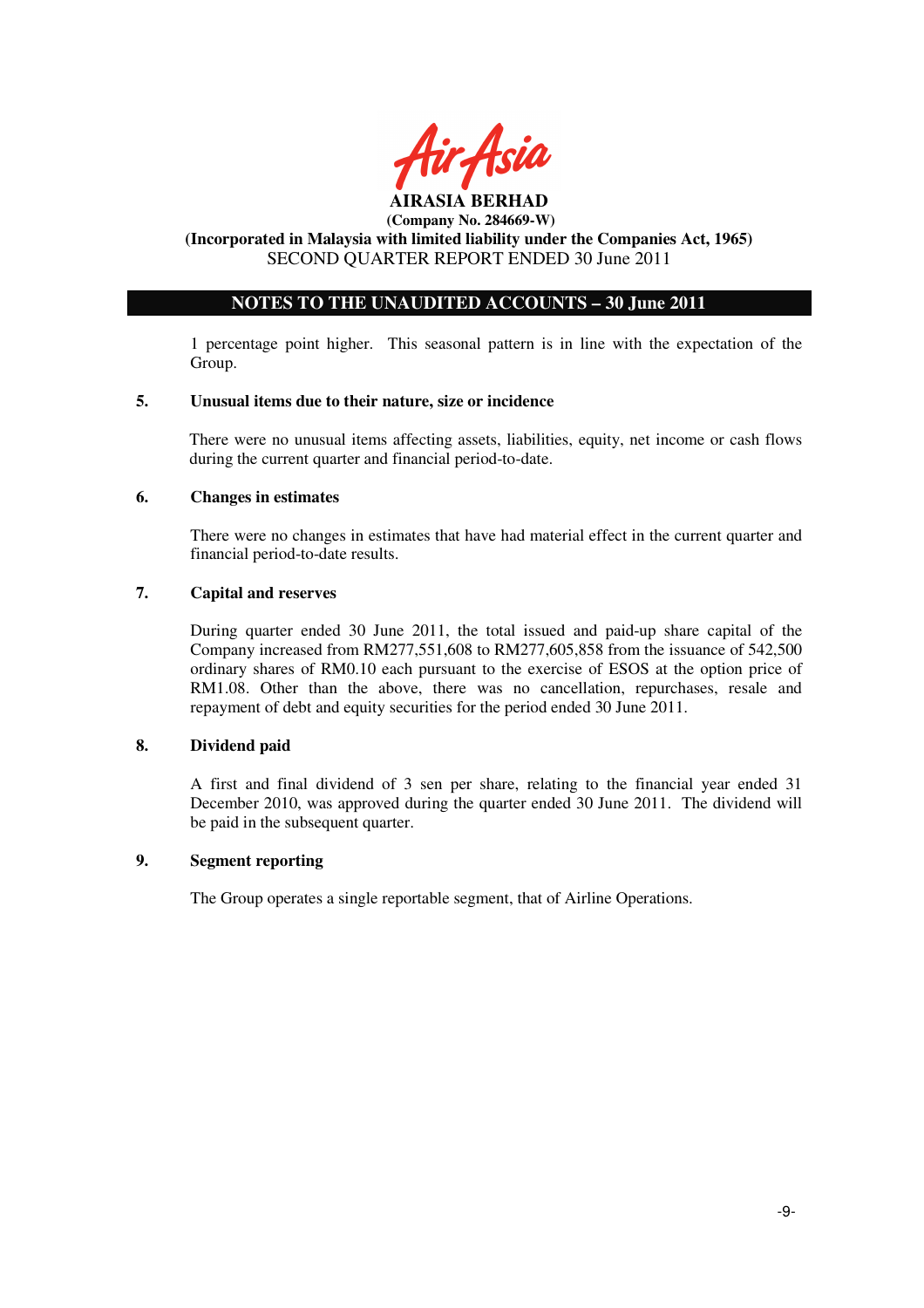

## **(Incorporated in Malaysia with limited liability under the Companies Act, 1965)**  SECOND QUARTER REPORT ENDED 30 June 2011

## **NOTES TO THE UNAUDITED ACCOUNTS – 30 June 2011**

#### **10. Revenue**

|                                 | <b>Quarter ended</b><br>30/06/2011<br><b>RM</b> million | <b>Quarter ended</b><br>30/06/2010<br><b>RM</b> million |
|---------------------------------|---------------------------------------------------------|---------------------------------------------------------|
| Passenger seat sales            | 714.7                                                   | 668.8                                                   |
| Aircraft operating lease income | 120.7                                                   | 92.2                                                    |
| Surcharges and fees             | 17.4                                                    | 4.4                                                     |
| Travel and tour operations      | 23.8                                                    | 18.9                                                    |
| Other revenue                   | 199.0                                                   | 149.1                                                   |
|                                 | 1.075.6                                                 | 933.4                                                   |

Other revenue includes excess baggage, baggage handling fee, freight and cancellation, documentation and booking fees amounting to RM162.6 million (2010: RM127.2 million) for the Group and Company.

#### **11. Other gains/(losses) - net**

 Other gains/(losses) – net comprise fair value changes due to movement in mark-to-market (MTM) position on non-designated hedging contracts at 30 June 2011 as compared to 31 March 2011, and are detailed below:

|     |                                                    | <b>Quarter ended</b><br>30/06/2011<br><b>RM</b> million | <b>Quarter ended</b><br>30/06/2010<br><b>RM</b> million |
|-----|----------------------------------------------------|---------------------------------------------------------|---------------------------------------------------------|
| (1) | Gain / (loss) from fuel contracts                  | (3.8)                                                   | 2.0                                                     |
|     | (ii) Gain / (loss) from foreign currency contracts | 1.0                                                     | 28.6                                                    |
|     | $(v)$ Gain / (loss) from interest rate contracts   | (22.0)                                                  | (54.9)                                                  |
|     |                                                    | (24.8)                                                  | (24.3)                                                  |

The above gains and losses arise from the movement in exchange rates (principally RM:US\$), interest rates and jet fuel prices relative to the contracted rate during the quarter.

The fair value of derivative financial instruments is determined by discounting future cash flows to present value.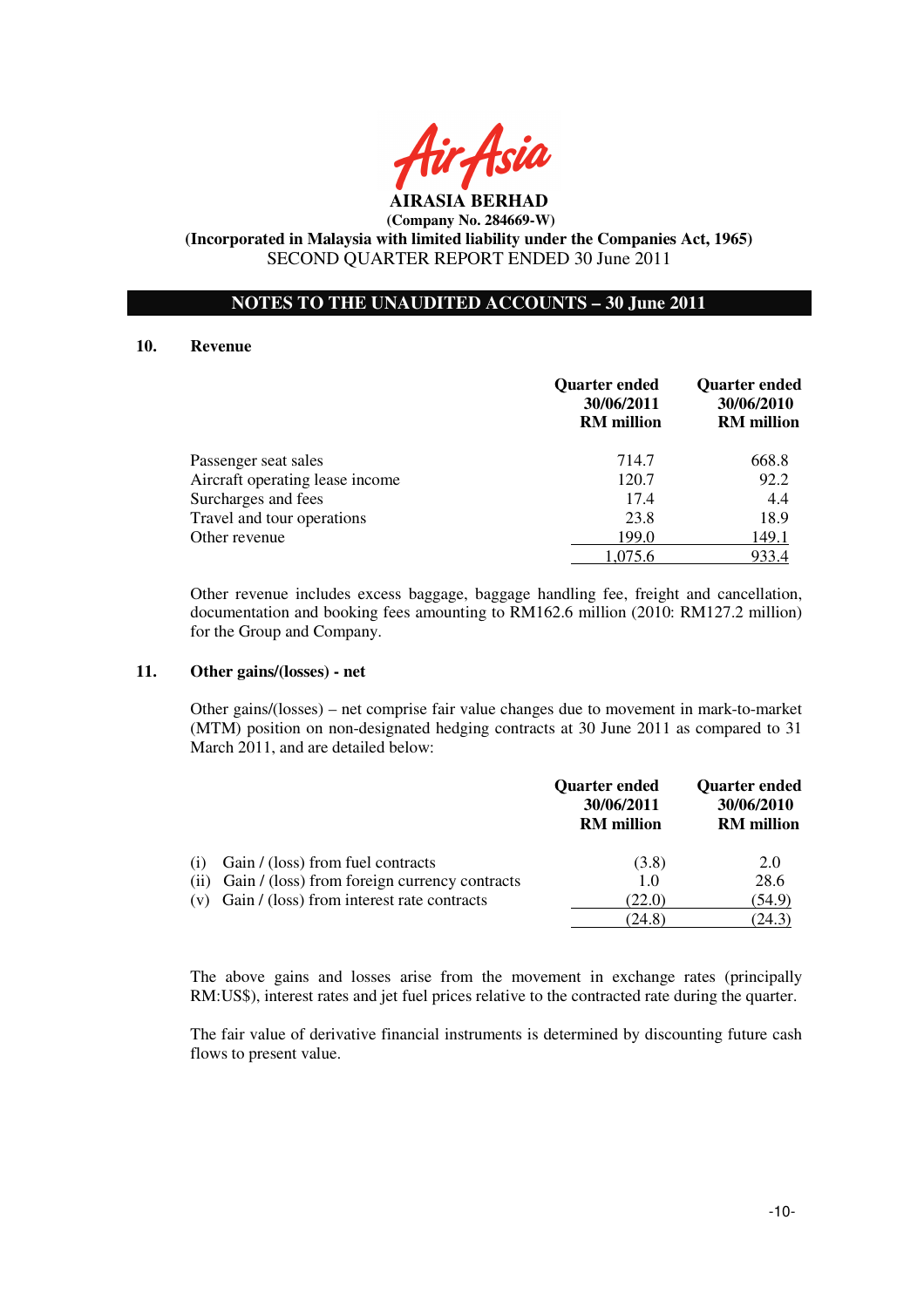

 **(Company No. 284669-W)** 

# **(Incorporated in Malaysia with limited liability under the Companies Act, 1965)**  SECOND QUARTER REPORT ENDED 30 June 2011

# **NOTES TO THE UNAUDITED ACCOUNTS – 30 June 2011**

#### **12. Other Comprehensive Income**

Cash flow hedges represent fair value changes due to movement in MTM position on effective hedging contracts at 30 June 2011 as compared to 31 March 2011 as follows:

|                                               | <b>Quarter ended</b><br>30/06/2011<br><b>RM</b> million | <b>Quarter ended</b><br>30/06/2010<br><b>RM</b> million |
|-----------------------------------------------|---------------------------------------------------------|---------------------------------------------------------|
| Fair value gain/(loss) in the period<br>(1)   | 50.0                                                    | (34.7)                                                  |
| Amount transferred to income statement<br>(1) | 6.0                                                     | 15.9                                                    |
|                                               | 56.0                                                    | 18.8                                                    |

Fair value changes in effective hedging contracts are recognized directly in equity and are transferred to the income statement in the same period as the underlying hedged item affects profit or loss.

#### **13. Disclosure of Realised and Unrealised Profits**

The cumulative retained profit of the Group and its subsidiaries comprises realized and unrealized profit as disclosed in the table below.

|                                                                       | As at<br>30/06/2011<br><b>RM</b> million             | As at<br>31/12/2010<br><b>RM</b> million |
|-----------------------------------------------------------------------|------------------------------------------------------|------------------------------------------|
| Total retained profit of AirAsia Berhad and its                       |                                                      |                                          |
|                                                                       |                                                      | 997,581                                  |
|                                                                       |                                                      | 1,121,156                                |
|                                                                       | 2,317,961                                            | 2,118,737                                |
| Total share of accumulated losses from associates                     |                                                      |                                          |
| Realised<br>(i)                                                       | (4,112)                                              | (4,112)                                  |
| Unrealised<br>(i)                                                     |                                                      |                                          |
|                                                                       | (4,112)                                              | (4,112)                                  |
| Total share of accumulated losses from jointly<br>controlled entities |                                                      |                                          |
| Realised<br>(i)                                                       | (12,054)                                             | (12,054)                                 |
| Unrealised<br>(i)                                                     |                                                      |                                          |
|                                                                       | (12,054)                                             | (12,054)                                 |
| Total group retained profit as per consolidated<br>accounts           | 2,301,795                                            | 2,102,571                                |
|                                                                       | subsidiaries<br>Realised<br>(i)<br>Unrealised<br>(i) | 1,158,835<br>1,159,126                   |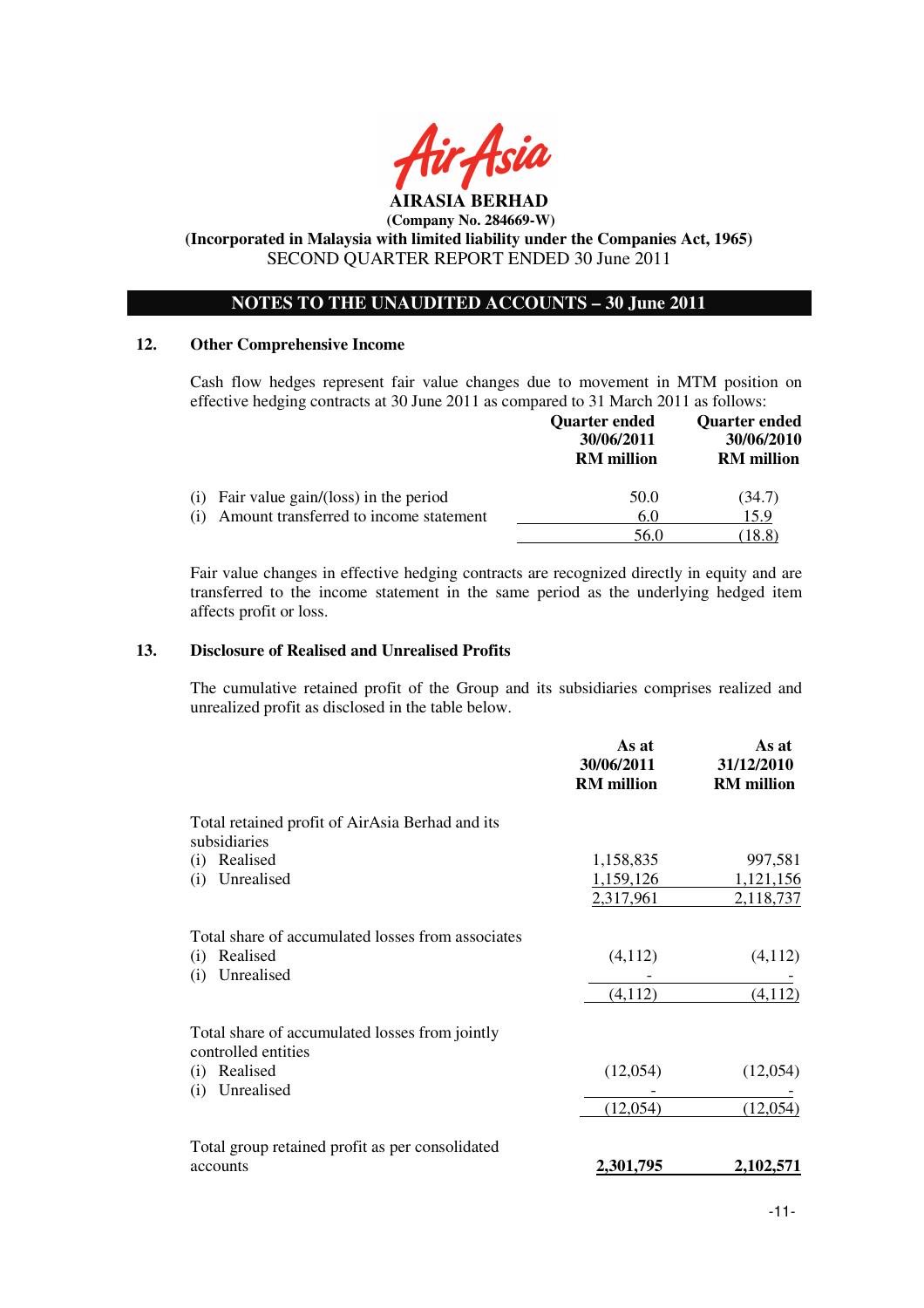

# **NOTES TO THE UNAUDITED ACCOUNTS – 30 June 2011**

## **14. Property, plant and equipment**

#### *(a) acquisition and disposals*

During the quarter ended 30 June 2011, the Group acquired property, plant and equipment with a cost of RM10.2 million (quarter ended 30 June 2010: RM726.6 million).

During the quarter ended 30 June 2011, proceeds from the disposal of property, plant and equipment totalled RM9.1 million (quarter ended 30 June 2010: RM Nil).

#### *(b) valuation*

 There was no revaluation of property, plant and equipment for the quarter ended 30 June 2011.

#### **15. Post balance sheet events**

There were no material events after the period end that have not been reflected in the financial statements for the financial period ended 30 June 2011 as at the date of this report.

#### **16. Changes in composition of the Group**

There were no changes in the composition of the Group during the quarter under review.

## **17. Contingent assets**

As at the date of this report, the Group does not have any contingent assets.

#### **18. Changes in contingent liabilities since the last annual balance sheet date**

There were no material changes in contingent liabilities since the latest audited financial statements of the Group for the financial year ended 31 December 2010.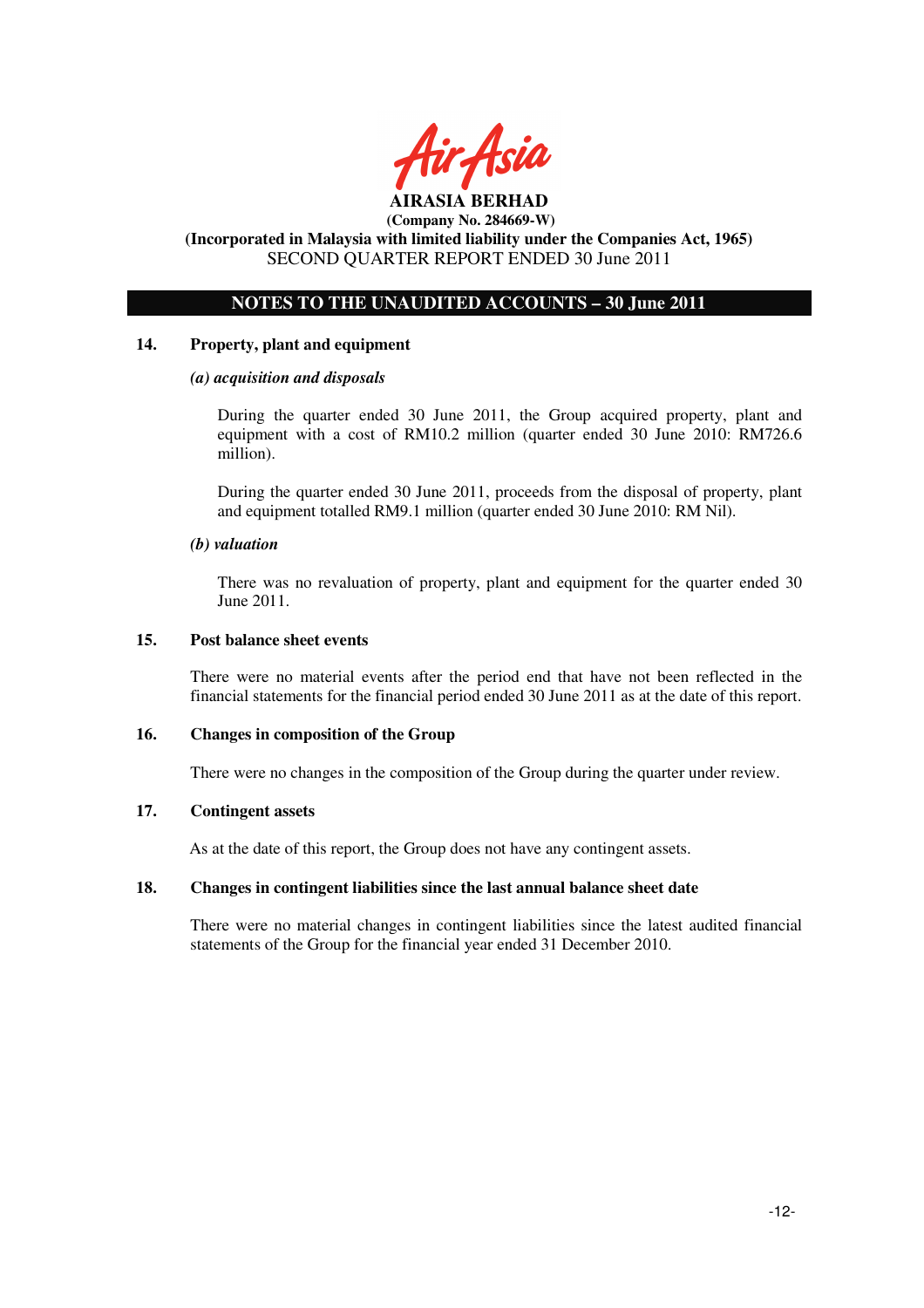

# **(Company No. 284669-W)**

# **(Incorporated in Malaysia with limited liability under the Companies Act, 1965)**  SECOND QUARTER REPORT ENDED 30 June 2011

# **NOTES TO THE UNAUDITED ACCOUNTS – 30 June 2011**

### **19. Capital commitments outstanding not provided for in the interim financial report**

Capital commitments for property, plant and equipment:

|                                   | <b>Group and Company</b> |            |  |
|-----------------------------------|--------------------------|------------|--|
|                                   | 30/06/2011               | 30/06/2010 |  |
|                                   | <b>RM'000</b>            | RM'000     |  |
| Contracted for                    | 38,071,822               | 14,940,162 |  |
| Authorised but not contracted for | 2,352,621                | 8,415,305  |  |
|                                   | 40,424,443               | 23,355,467 |  |
|                                   |                          |            |  |

### **20. Material related party transactions**

Details of the relationship and transactions between AirAsia and its related parties are as described below. The related party transactions described were carried out on the terms and conditions obtainable in transactions with unrelated parties unless otherwise stated.

| Name of company      | <b>Relationship</b>                        |
|----------------------|--------------------------------------------|
| Thai AirAsia         | A jointly controlled entity of the Company |
| PT Indonesia AirAsia | An associate of the Company                |
| AirAsia X Sdn. Bhd.  | An investment with common shareholders and |
|                      | directors of the Company                   |

These following items have been included in the Income Statement.

|                              |                                       |                      | Group                |
|------------------------------|---------------------------------------|----------------------|----------------------|
|                              |                                       | <b>Quarter ended</b> | <b>Quarter ended</b> |
|                              |                                       | 30/06/2011           | 30/06/2010           |
|                              |                                       | <b>RM'000</b>        | <b>RM'000</b>        |
|                              | Thai AirAsia                          |                      |                      |
| $\overline{\phantom{a}}$     | Lease rental income on aircraft       | 64,479               | 51,209               |
| $\overline{\phantom{a}}$     | Maintenance and overhaul charges      |                      | 13,404               |
|                              | <b>PT Indonesia AirAsia</b>           |                      |                      |
| $\overline{\phantom{0}}$     | Lease rental income on aircraft       | 56,208               | 40,945               |
| $\qquad \qquad \blacksquare$ | Maintenance and overhaul charges      | 1,977                | 3,795                |
|                              | AirAsia X Sdn. Bhd.                   |                      |                      |
|                              | Services charged to AirAsia X Sdn Bhd | 9.731                | 21,862               |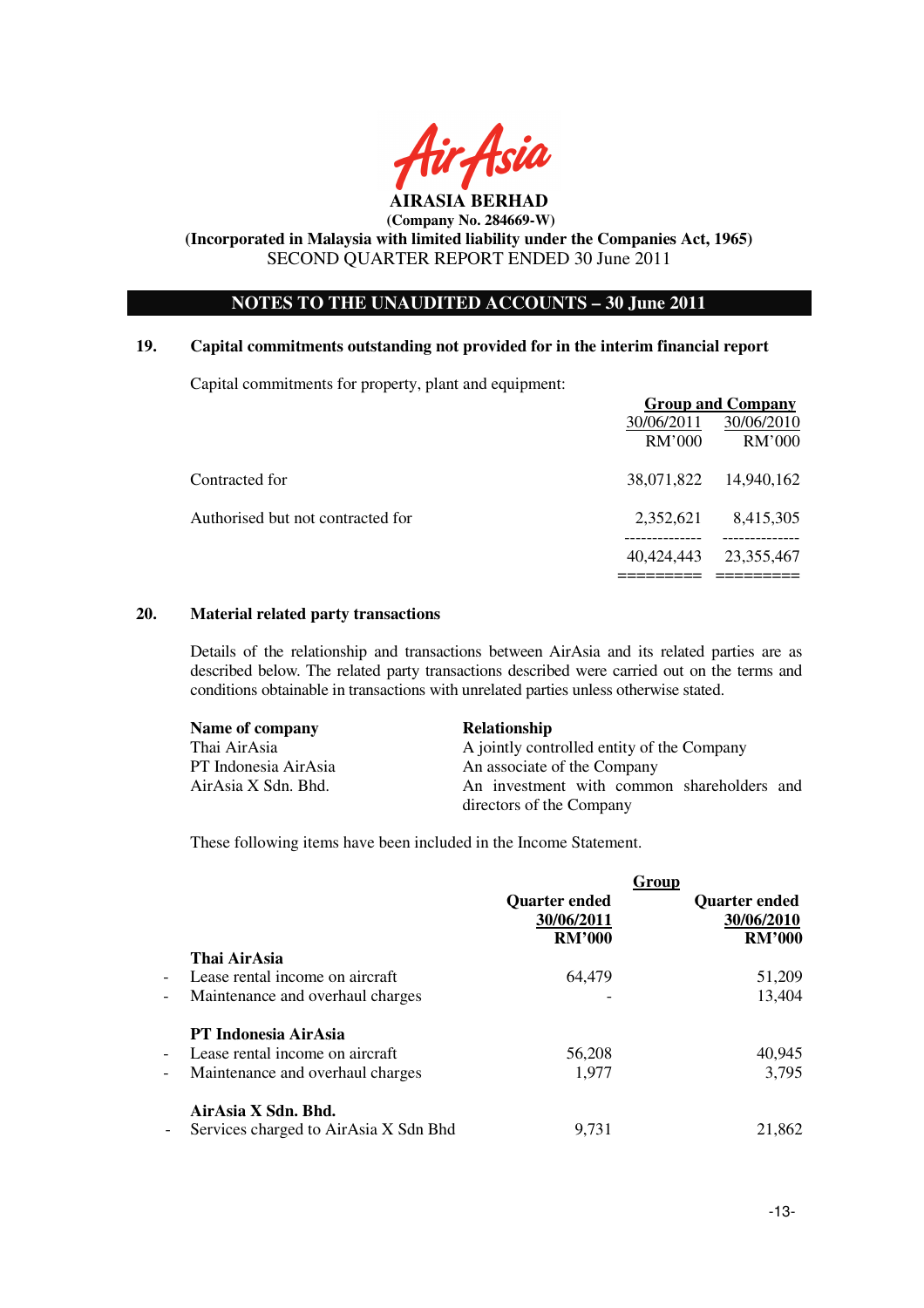

# **(Incorporated in Malaysia with limited liability under the Companies Act, 1965)**  SECOND QUARTER REPORT ENDED 30 June 2011

# **NOTES TO THE UNAUDITED ACCOUNTS – 30 June 2011**

# **21. Review of performance**

**(A) Performance of current quarter against the same quarter last year for Malaysia**

| <b>Quarter Ended: 30 June</b><br><b>RM'000</b>                                                                                                                                                                                                                                                                                                           | Apr-Jun 2011                                                                                                      | Apr-Jun 2010                                                                                                 |
|----------------------------------------------------------------------------------------------------------------------------------------------------------------------------------------------------------------------------------------------------------------------------------------------------------------------------------------------------------|-------------------------------------------------------------------------------------------------------------------|--------------------------------------------------------------------------------------------------------------|
| <b>Revenue</b>                                                                                                                                                                                                                                                                                                                                           | 1,075,622                                                                                                         | 933,402                                                                                                      |
| Operating expenses:<br>- Staff costs<br>- Depreciation of property, plant<br>and equipment<br>- Aircraft fuel expenses<br>- Maintenance, overhaul, user charges and<br>other related expenses<br>- Aircraft operating lease expenses<br>- Travel and tour operating expenses<br>- Other operating expenses<br>Other (losses)/gains - net<br>Other income | (110, 374)<br>(142, 532)<br>(441, 671)<br>(79, 953)<br>(15, 507)<br>(18, 622)<br>(45, 512)<br>(24, 846)<br>18,198 | (84,902)<br>(121, 986)<br>(318, 405)<br>(99, 211)<br>(18,021)<br>(16,056)<br>(35, 259)<br>(24, 259)<br>7,254 |
| <b>Operating Profit</b>                                                                                                                                                                                                                                                                                                                                  | 214,803                                                                                                           | 222,557                                                                                                      |
| Finance Income<br><b>Finance Costs</b>                                                                                                                                                                                                                                                                                                                   | 28,372<br>(98, 141)                                                                                               | 35,519<br>(113,866)                                                                                          |
| <b>Profit before tax</b>                                                                                                                                                                                                                                                                                                                                 | 145,034                                                                                                           | 144,210                                                                                                      |
| <b>Current Taxation</b><br>Deferred taxation<br><b>Profit after tax</b>                                                                                                                                                                                                                                                                                  | (8,025)<br>(32, 751)<br>104,258                                                                                   | (3,951)<br>58,671<br>198,930                                                                                 |
|                                                                                                                                                                                                                                                                                                                                                          |                                                                                                                   |                                                                                                              |
| <b>EBITDAR</b><br><b>EBITDAR Margin</b><br><b>EBIT Margin</b>                                                                                                                                                                                                                                                                                            | 372,842<br>35%<br>20%                                                                                             | 362,564<br>39%<br>24%                                                                                        |

The Group recorded revenue of RM1,075.6 million for the quarter ended 30 June 2011 ("2Q11"), 15% higher than the revenue of RM933.4 million recorded in the quarter ended 30 June 2010 ("2Q10"). The revenue growth was supported by 15% growth in passenger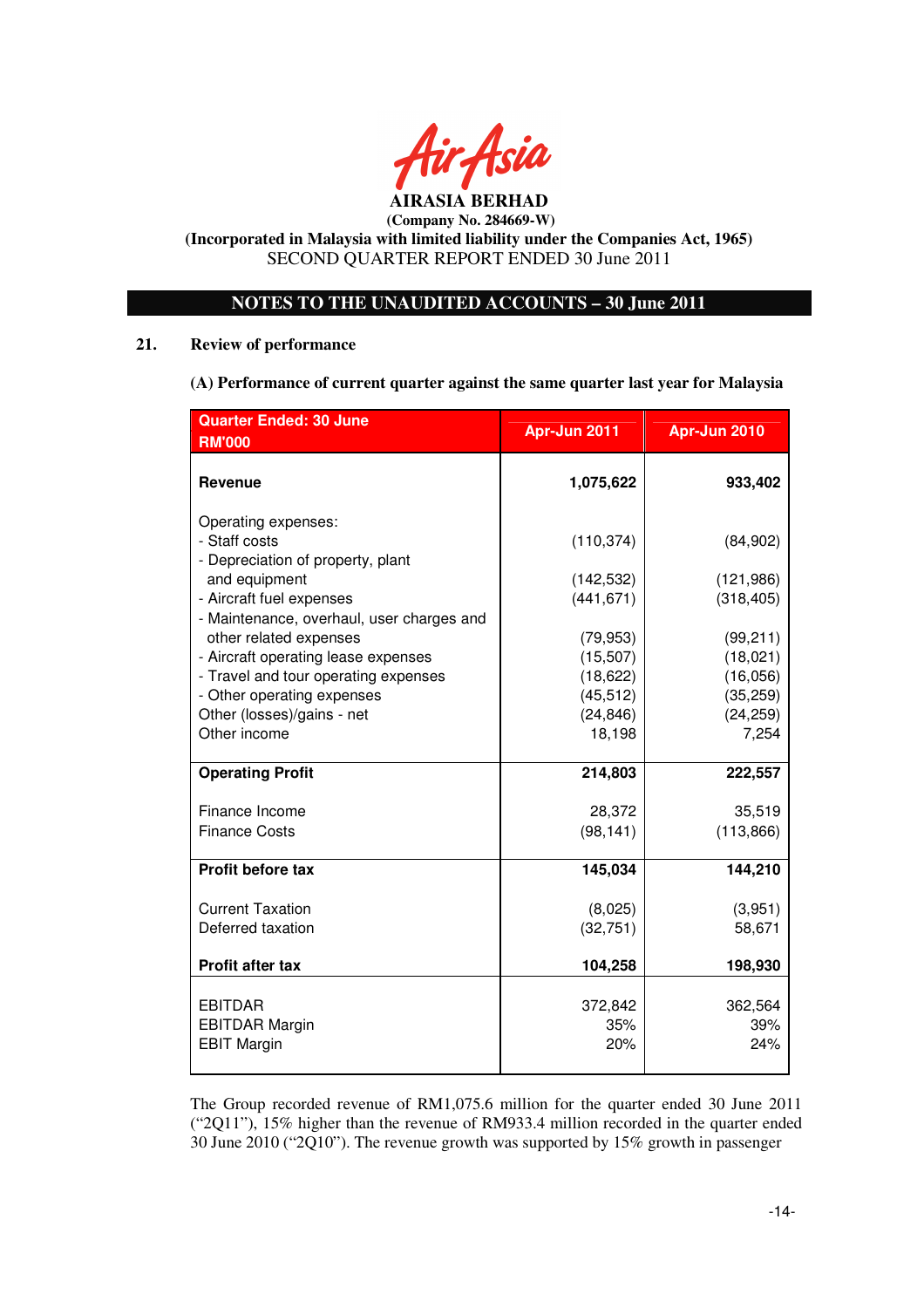

# **(Company No. 284669-W)**

# **(Incorporated in Malaysia with limited liability under the Companies Act, 1965)**  SECOND QUARTER REPORT ENDED 30 June 2011

# **NOTES TO THE UNAUDITED ACCOUNTS – 30 June 2011**

volume offset by an average fare that was 5% lower at RM164 as compared to RM173 achieved in 2Q10. Ancillary income per passenger year-on-year rose by 15% to RM50 from RM43. Seat load factor was 4 percentage points higher at 81% compared to 77% in the same period last year.

The profit after tax for the period was RM104.3 million compared to RM198.9million in the same quarter of 2010.

# **(B) Cashflow commentary for current quarter against immediately preceding quarter**

| Net Cash Flow (RM'000)                                                                          | Apr-Jun 2011                      | <b>Jan-Mar 2011</b>             |
|-------------------------------------------------------------------------------------------------|-----------------------------------|---------------------------------|
| Cash from Operations<br>Cash from Investing Activities<br><b>Cash from Financing Activities</b> | 216,059<br>(6, 479)<br>(138, 840) | 454,186<br>(210, 433)<br>44,951 |
| <b>Net Cash Flow</b>                                                                            | 70,740                            | 288,704                         |

The Group's cash from operations was RM216.1 million, compared to RM454.2 million in the immediate preceding quarter ended March 2011. Net cash flow in the quarter amounted to RM70.7 million, as cash generated from operations exceeded investing and financing cash flows.

## **(C) Balance sheet commentary for current quarter**

| <b>Balance Sheet</b><br><b>RM</b> million | <b>Jun 2011</b> | <b>Mar 2011</b> |
|-------------------------------------------|-----------------|-----------------|
| <b>Total Debt</b><br>Cash                 | 7,621<br>1,865  | 7,770<br>1,794  |
| <b>Net Debt</b>                           | 5,756           | 5,976           |
| Net Gearing                               | 1.48            | 1.57            |

The Group's total debt as of end of 30 June 2011 was RM7,621 million. The Group's net debt after offsetting the cash balances amounted to RM5,756 million. This translates to a net gearing ratio of 1.48 times, 6% lower than the immediately preceding quarter.

# **22. Jointly Controlled Entity and Associate Company**

## **i) Jointly Controlled Entity - AirAsia Thailand**

AirAsia Thailand is a joint venture company owned 49% by AirAsia Berhad. As such it is accounted for using the equity method, as permitted by the Malaysian Accounting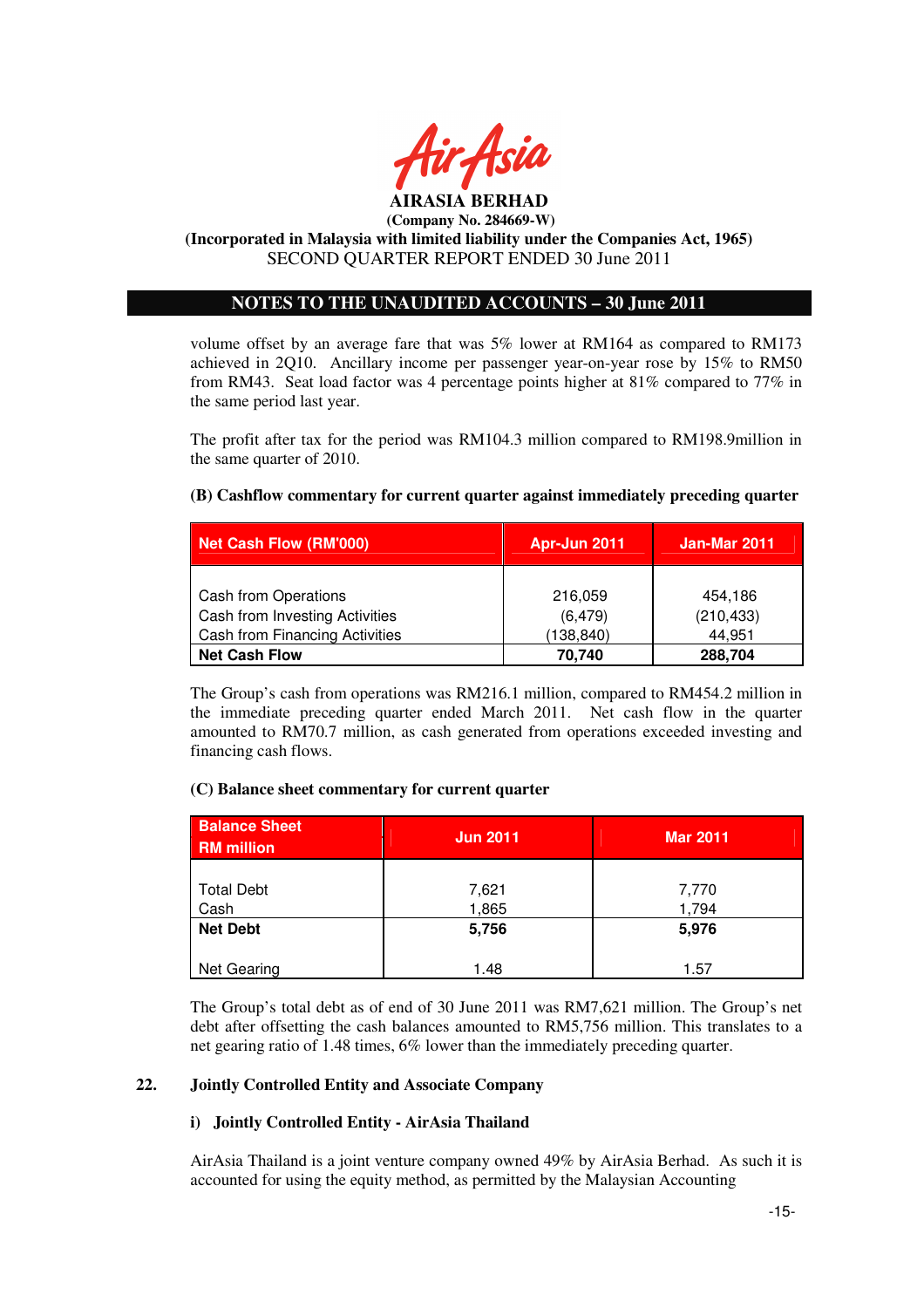

# **NOTES TO THE UNAUDITED ACCOUNTS – 30 June 2011**

Standards Board FRS131, Interests in Joint Ventures. The Group's interest in AirAsia Thailand has been reduced to zero and the Group will only recognize its share of profits after its share of profits equals the share of losses not previously recognized.

AirAsia Thailand recorded revenue of THB3,760.2 million in 2Q11, 44% higher compared to the THB2,620.0 million achieved in 2Q10. The positive growth in revenue is attributed to higher passenger volume, a higher contribution from ancillary income and improving yields. AirAsia Thailand has achieved passenger growth of 30% as compared to 2Q10 while the seat load factor was higher by 3 percentage points at 78%. Average base fare was higher by 7% at THB1,924 as compared to THB1,804 achieved in 2Q10.

AirAsia Thailand's achieved a net profit of THB384.4 million in 2Q11, a 875% improvement over the THB39.4 million profit in 2Q10.

| <b>Quarter Ended: 30 June</b>      | Apr-Jun 2011 | <b>Apr-Jun 2010</b> | <b>Change y-o-y</b> |
|------------------------------------|--------------|---------------------|---------------------|
|                                    |              |                     |                     |
| Passengers Carried                 | 1,614,853    | 1,237,952           | 30%                 |
| Capacity                           | 2,063,160    | 1,651,192           | 25%                 |
| Seat Load Factor                   | 78%          | 75%                 | 3 ppt               |
| RPK (million)                      | 1,774        | 1,301               | 36%                 |
| ASK (million)                      | 2,235        | 1,780               | 26%                 |
| Average Fare (THB)                 | 1,924        | 1,804               | 7%                  |
| Ancillary Income Per Pax (THB)     | 405          | 312                 | 30%                 |
| Unit Passenger Revenue (THB)       | 2,328        | 2,116               | 10%                 |
| Revenue / ASK (THB)                | 1.68         | 1.47                | 14%                 |
| Revenue / ASK (US cents)           | 5.55         | 4.86                | 14%                 |
| Cost / ASK (THB)                   | 1.54         | 1.39                | 11%                 |
| Cost / ASK (US cents)              | 5.09         | 4.60                | 11%                 |
| Cost / ASK-ex Fuel (THB)           | 0.81         | 0.85                | -4%                 |
| Cost / ASK-ex Fuel (US cents)      | 2.68         | 2.80                | $-4%$               |
| Aircraft (end of period)           | 20           | 20                  | $0\%$               |
| Average Stage Length (km)          | 1,083        | 1,060               | 2%                  |
| Number of Flights                  | 11,462       | 9,686               | 18%                 |
| Fuel Consumed (Barrels)            | 385,243      | 316,398             | 22%                 |
| Average Fuel Price (US\$ / Barrel) | 139          | 101                 | 38%                 |

# **(A) Performance indicator for Thailand operations for current quarter against the same quarter last year**

*Exchange Rate: USD:THB – 30.30, prior year US cents figures are restated at current exchange rate.*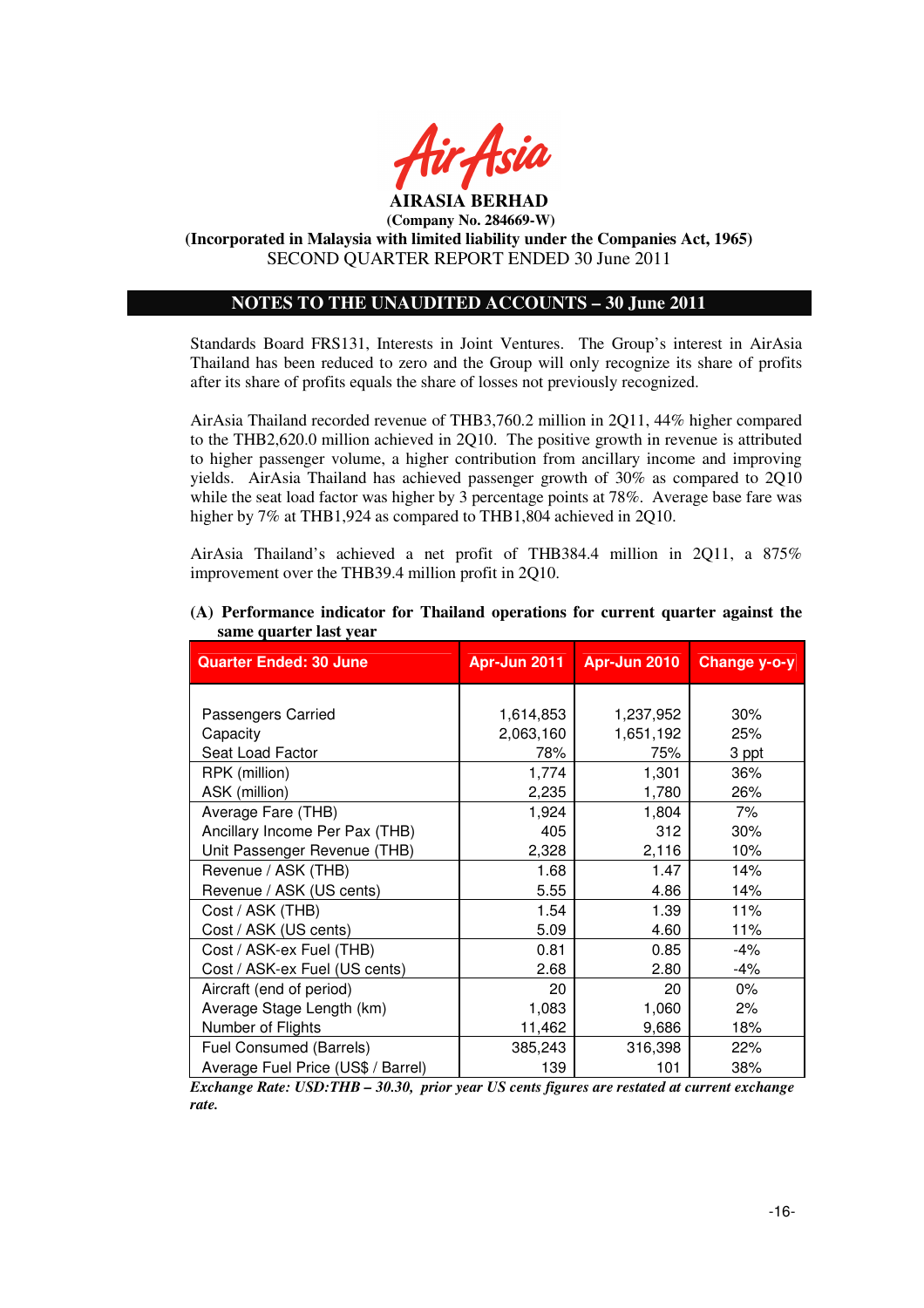

# **NOTES TO THE UNAUDITED ACCOUNTS – 30 June 2011**

**(B) Performance of current quarter against the same quarter last year for Thailand** 

| Quarter Ended: 30 June<br><b>THB'000</b>                                    | Apr-Jun 2011 | Apr-Jun 2010 |
|-----------------------------------------------------------------------------|--------------|--------------|
| <b>Revenue</b>                                                              | 3,760,162    | 2,620,044    |
| Operating expenses:                                                         |              |              |
| - Staff costs                                                               | (373, 336)   | (268, 256)   |
| - Depreciation of property, plant                                           |              |              |
| and equipment                                                               | (20, 641)    | (28, 325)    |
| - Aircraft fuel expenses                                                    | (1,626,532)  | (966, 103)   |
| - Maintenance, overhaul, user charges and                                   |              |              |
| other related expenses                                                      | (754, 921)   | (645,306)    |
| - Aircraft operating lease expenses<br>- Travel and tour operating expenses | (654, 622)   | (509, 031)   |
| - Other operating expenses                                                  | (115, 744)   | (106, 115)   |
| Other (losses)/gains - net                                                  |              |              |
| Other income                                                                | 100,962      | 44,386       |
|                                                                             |              |              |
| <b>Operating Profit</b>                                                     | 315,328      | 141,294      |
| Finance Income                                                              | 82,732       | (4,204)      |
| <b>Finance Costs</b>                                                        | (11, 905)    | (96, 945)    |
| Profit before tax                                                           | 386,155      | 40,145       |
|                                                                             |              |              |
| <b>Taxation</b>                                                             | (1,711)      | (725)        |
| <b>Profit after tax</b>                                                     | 384,444      | 39,420       |
| <b>EBITDAR</b>                                                              | 990,591      | 678,650      |
| <b>EBITDAR Margin</b>                                                       | 26%          | 26%          |
| <b>EBIT Margin</b>                                                          | 8%           | 5%           |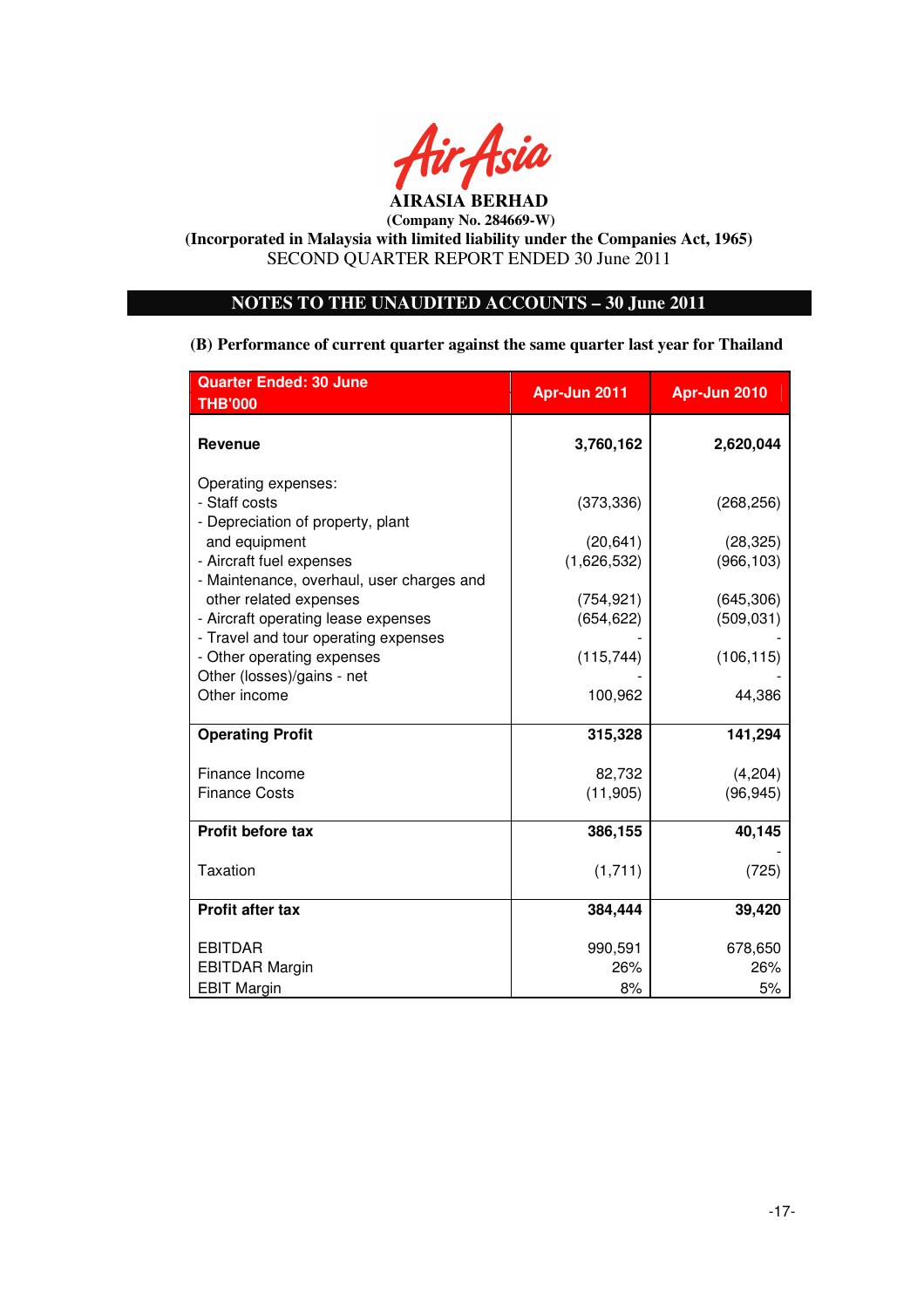

# **NOTES TO THE UNAUDITED ACCOUNTS – 30 June 2011**

#### **(C) Balance Sheet**

| <b>Quarter Ended: 30 June</b><br><b>THB'000</b> | <b>Jun 2011</b> | <b>Dec 2010</b> |
|-------------------------------------------------|-----------------|-----------------|
|                                                 |                 |                 |
| Property, Plant & Equipment                     | 290,007         | 290,318         |
| Work In Progress                                | 5,995           | 5,448           |
| <b>Deferred Expenditure</b>                     |                 |                 |
| Inventory                                       | 9,418           | 6,390           |
| Other Debtors & Prepayments                     | 1,283,373       | 1,240,661       |
| Cash & Short Term Deposits                      | 946,607         | 591,776         |
| <b>Total Assets</b>                             | 2,535,400       | 2,134,593       |
|                                                 |                 |                 |
| Sales In Advance                                | 2,426,617       | 2,373,445       |
| Other Creditors & Accruals                      | 404,628         | 834,556         |
| Amounts Owing to Related Party                  | 158,414         | 1,429,543       |
| Long Term Liabilities                           | 920,663         |                 |
| <b>Total Liabilities</b>                        | 3,910,322       | 4,637,544       |
|                                                 |                 |                 |
| <b>Share Capital</b>                            | 400,000         | 400,000         |
| <b>Share Premium</b>                            | 1,228           | 1,228           |
| <b>Retained Earnings</b>                        | (1,776,150)     | (2,904,179)     |
| <b>Total Equity</b>                             | (1,374,922)     | (2,502,951)     |

## **ii) Associate Company - AirAsia Indonesia**

AirAsia Indonesia is an associate company owned 49% by AirAsia Berhad. As such it is accounted for using the equity method, as permitted by the Malaysian Accounting Standards Board FRS128, Investments in Associates. The Group's interest in AirAsia Indonesia has been reduced to zero and the Group will only recognize its share of profits after its share of profits equals the share of losses not previously recognized.

AirAsia Indonesia recorded revenue of IDR895.2 billion in 2Q11, 37% higher as compared to the IDR653.9.5 billion achieved in 2Q10. The positive growth in revenue can be attributed to higher passenger volumes, improved contribution from ancillary income per passenger which increased by 10% and higher base fares which rose by 1% over the same quarter in 2010. Passengers carried by AirAsia Indonesia increased by 33% year on year and the seat load factor rose to 76% from 75% a year before as passenger growth outstripped capacity growth.

The Indonesian operations produced a profit after tax of IDR41.7 billion in 2Q11, compared to the IDR80.4 billion profit recorded in the same quarter of 2010.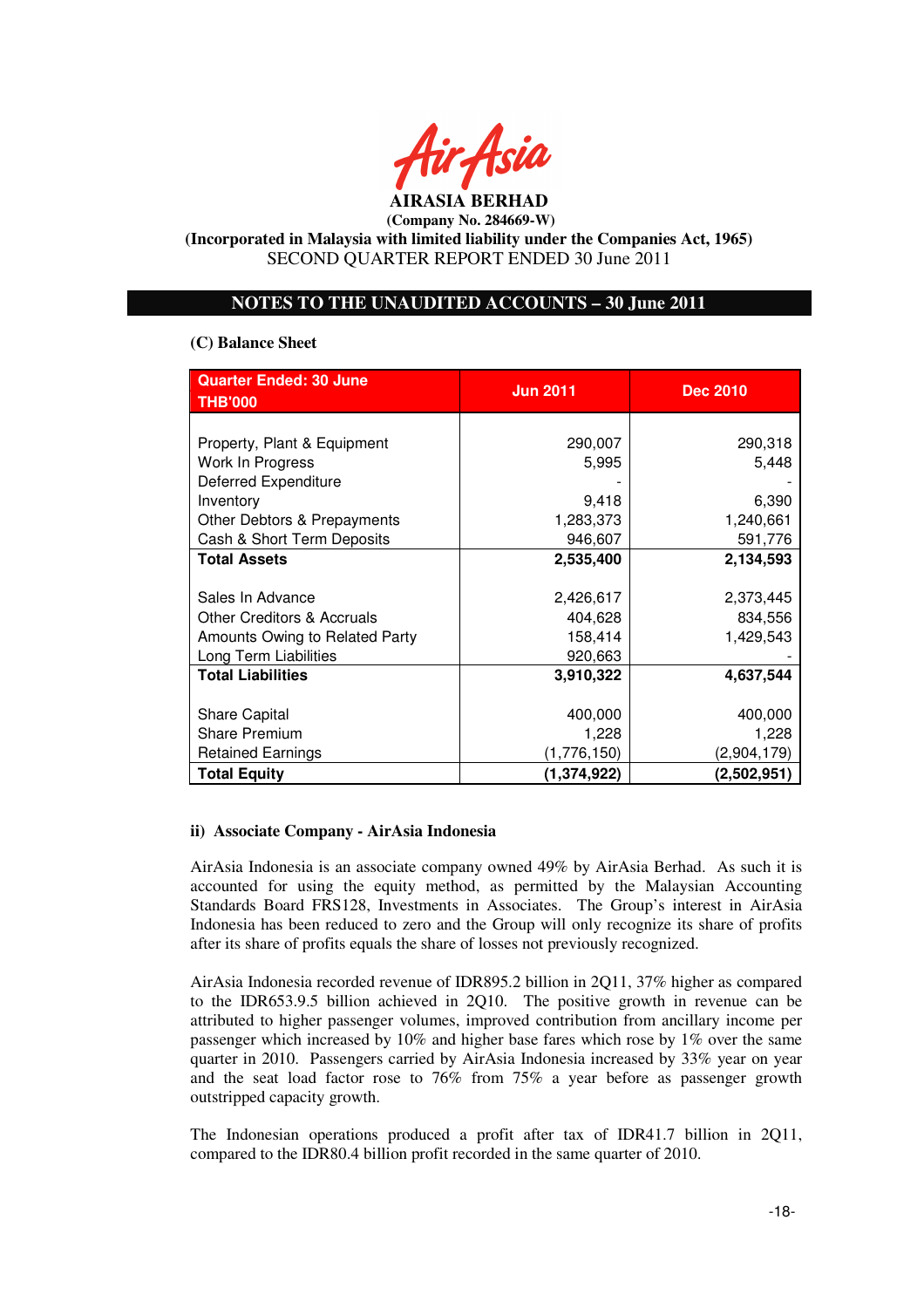

**(Incorporated in Malaysia with limited liability under the Companies Act, 1965)**  SECOND QUARTER REPORT ENDED 30 June 2011

# **NOTES TO THE UNAUDITED ACCOUNTS – 30 June 2011**

**(A) Performance indicator for Indonesia operations for current quarter against the same quarter last year** 

| <b>Quarter Ended: 30 June</b>      | Apr-Jun 2011 | <b>Apr-Jun 2010</b> | <b>Change y-o-y</b> |
|------------------------------------|--------------|---------------------|---------------------|
|                                    |              |                     |                     |
| Passengers Carried                 | 1,259,737    | 947,786             | 33%                 |
| Capacity                           | 1,647,904    | 1,269,112           | 30%                 |
| Seat Load Factor                   | 76%          | 75%                 | 1 ppt               |
| RPK (million)                      | 1,664        | 1,228               | 35%                 |
| ASK (million)                      | 2,205        | 1,637               | 35%                 |
| Average Fare (IDR)                 | 570,987      | 563,219             | $1\%$               |
| Ancillary Income Per Pax (IDR)     | 139,680      | 126,798             | 10%                 |
| Unit Passenger Revenue (IDR)       | 710,667      | 690,017             | 3%                  |
| Revenue / ASK (IDR)                | 405.98       | 399.41              | 2%                  |
| Revenue / ASK (US cents)           | 4.74         | 4.66                | 2%                  |
| Cost / ASK (IDR)                   | 385.46       | 339.17              | 14%                 |
| Cost / ASK (US cents)              | 4.50         | 3.96                | 14%                 |
| Cost / ASK-ex Fuel (IDR)           | 196.86       | 187.42              | 5%                  |
| Cost / ASK-ex Fuel (US cents)      | 2.30         | 2.19                | 5%                  |
| Aircraft (end of period)           | 20           | 16                  | 25%                 |
| Average Stage Length (km)          | 1,345        | 1,289               | 4%                  |
| Number of Flights                  | 9,408        | 7,358               | 28%                 |
| Fuel Consumed (Barrels)            | 342,443      | 283,468             | 21%                 |
| Average Fuel Price (US\$ / Barrel) | 142          | 102                 | 39%                 |

*Exchange Rate: USD:IDR – 8,569, prior year US cents figures are restated at current exchange rate.*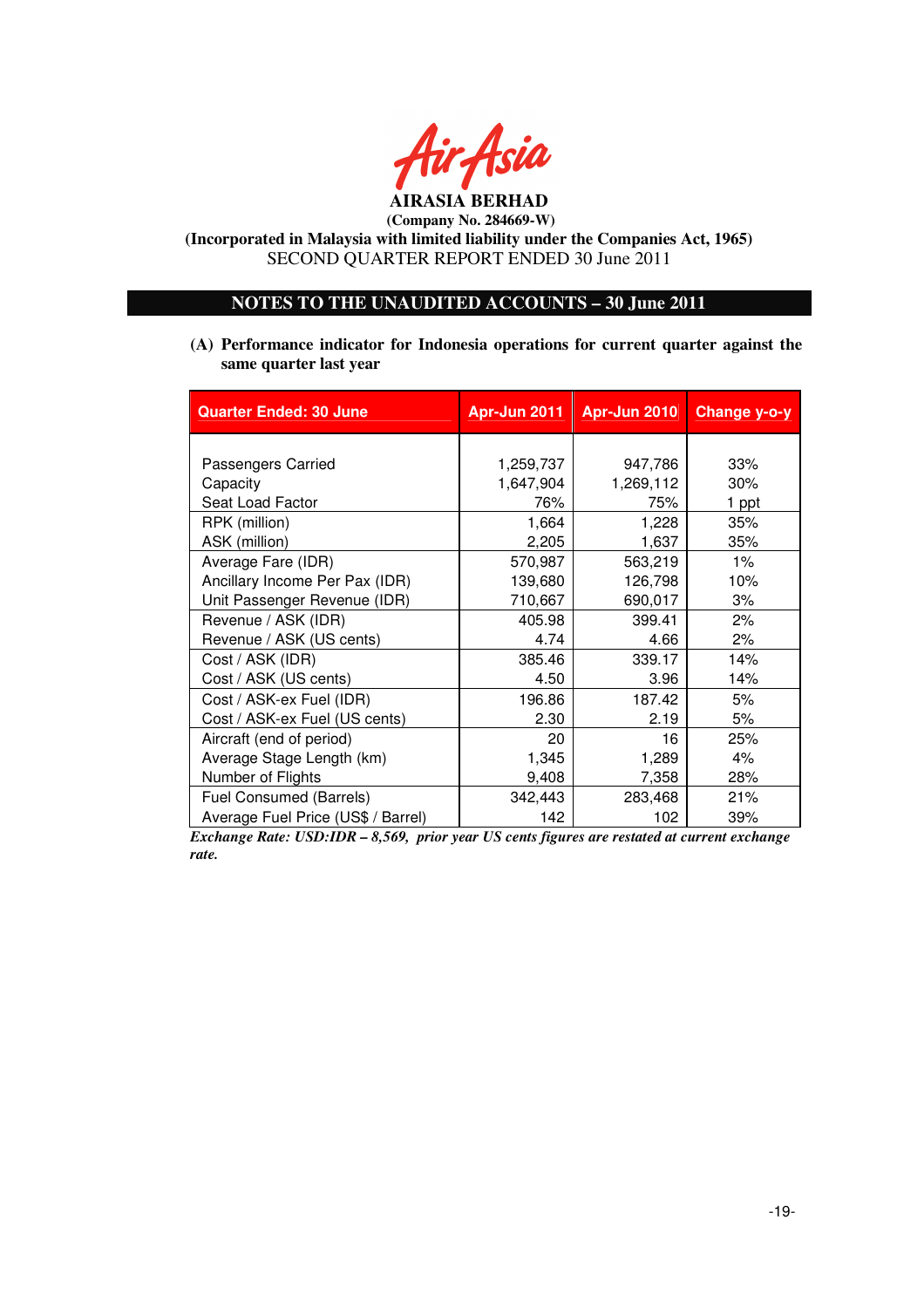

 **(Company No. 284669-W)** 

**(Incorporated in Malaysia with limited liability under the Companies Act, 1965)**  SECOND QUARTER REPORT ENDED 30 June 2011

# **NOTES TO THE UNAUDITED ACCOUNTS – 30 June 2011**

**(B) Performance of current quarter against the same quarter last year for Indonesia** 

| <b>Quarter Ended: 30 June</b>             | Apr-Jun 2011 | Apr-Jun 2010 |
|-------------------------------------------|--------------|--------------|
| <b>IDR</b> million                        |              |              |
| <b>Revenue</b>                            | 895,254      | 653,988      |
| Operating expenses:                       |              |              |
| - Staff costs                             | (96, 692)    | (50, 107)    |
| - Depreciation                            | (5,077)      | (4,313)      |
| - Aircraft fuel expenses                  | (415, 901)   | (248, 477)   |
| - Aircraft operating lease expense        | (161, 238)   | (114, 412)   |
| - Maintenance, overhaul, user charges and |              |              |
| other related expenses                    | (156, 466)   | (121, 117)   |
| - Travel and tour operating expenses      |              |              |
| - Other operating expenses                | (23, 599)    | (18, 712)    |
| Other (losses)/gains - net                |              |              |
| Other income                              | 8,973        | 1,780        |
| <b>Operating Profit</b>                   | 45,254       | 98,630       |
| Finance Income                            | 9,789        | (595)        |
| <b>Finance Costs</b>                      | (13, 353)    | (17, 626)    |
|                                           |              |              |
| Profit before tax                         | 41,690       | 80,409       |
| Taxation                                  |              |              |
|                                           |              |              |
| Profit after tax                          | 41,690       | 80,409       |
| <b>EBITDAR</b>                            | 211,569      | 217,355      |
| <b>EBITDAR Margin</b>                     | 24%          | 33%          |
| <b>EBIT Margin</b>                        | 5%           | 15%          |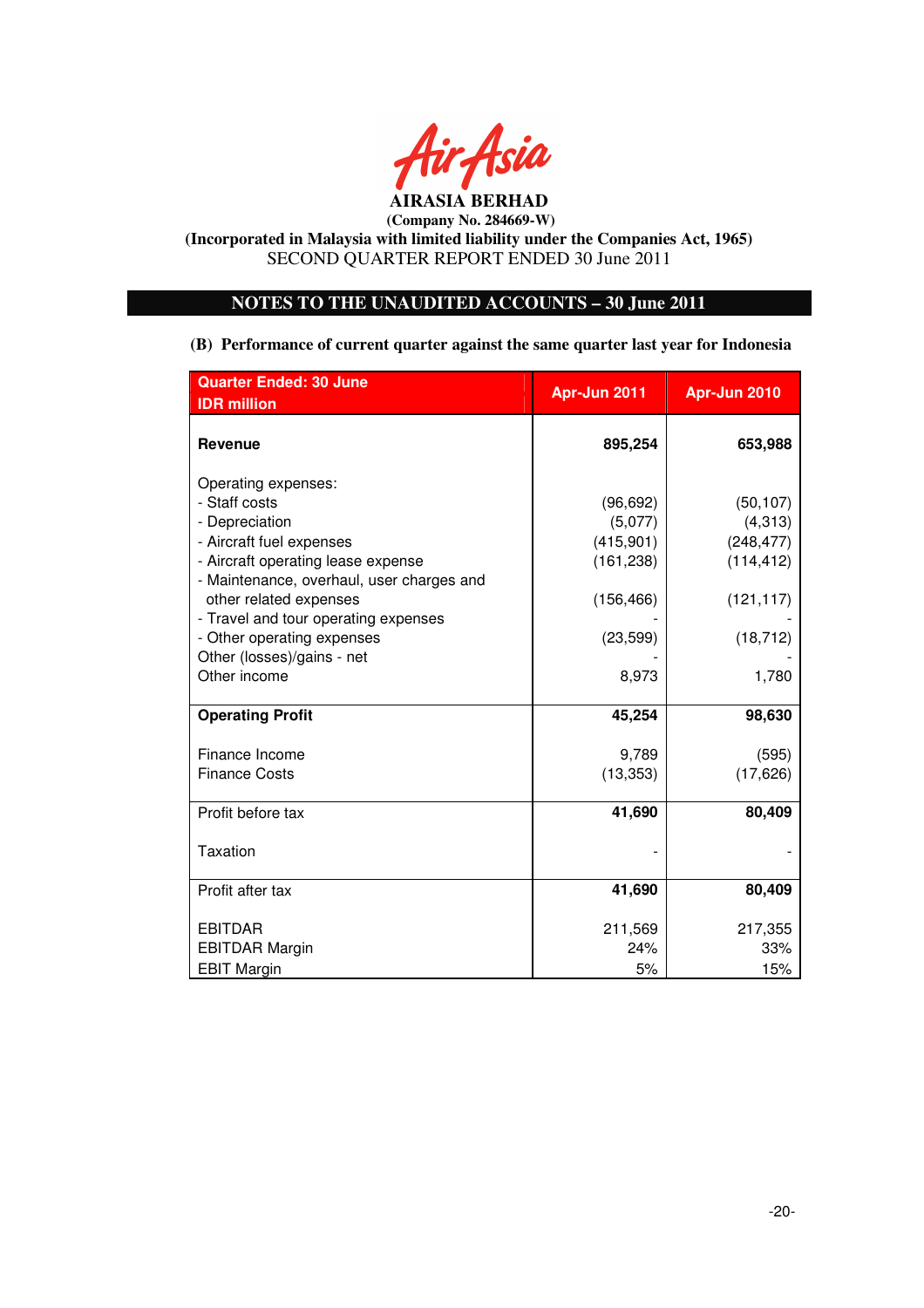

# **NOTES TO THE UNAUDITED ACCOUNTS – 30 June 2011**

#### **(C) Balance Sheet**

| <b>Quarter Ended: 30 June</b><br><b>IDR</b> million | <b>Jun 2011</b> | <b>Dec 2010</b> |
|-----------------------------------------------------|-----------------|-----------------|
|                                                     |                 |                 |
| Property, Plant & Equipment                         | 102,722         | 102,976         |
| Work In Progress                                    | 228             | 775             |
| <b>Deferred Expenditure</b>                         | 830             | 1,609           |
| Inventory                                           | 847             | 3,834           |
| Other Debtors & Prepayments                         | 31,833          | 36,042          |
| Cash & Short Term Deposits                          | 94,507          | 40,403          |
| <b>Total Assets</b>                                 | 230,967         | 185,639         |
|                                                     |                 |                 |
| Sales In Advance                                    | 524,477         | 440,251         |
| Other Creditors & Accruals                          | 408,436         | 250,691         |
| Amounts Owing to Related Party                      | 404,248         | 672,890         |
| <b>Borrowings</b>                                   | 138,975         | 138,974         |
| <b>Total Liabilities</b>                            | 1,476,136       | 1,502,806       |
|                                                     |                 |                 |
| <b>Share Capital</b>                                | 180,000         | 180,000         |
| <b>Share Premium</b>                                |                 |                 |
| <b>Retained Earnings</b>                            | (1, 425, 169)   | (1, 497, 167)   |
| <b>Total Equity</b>                                 | (1,245,169)     | (1, 317, 167)   |

# **iii) Unrecognised share of profits/(losses) in jointly controlled entity and associate company.**

FRS 128 states that interest in an associate is defined as "the carrying amount of the investment in the associate under the equity method together with any long-term interests that, in substance, form part of the investor's net investment in the associate". On this basis, the share of losses of the investment in associate was equity accounted for by the Group and limited to the Group's investment in the ordinary share capital of the associate.

|                   | Unrecognised share of net profit /   Unrecognised share of net    |            |
|-------------------|-------------------------------------------------------------------|------------|
|                   | (loss) for the Quarter ended   profit / (loss) as of $30/06/2011$ |            |
|                   | 30/06/2011                                                        |            |
|                   | RM'Million                                                        | RM'Million |
| Thai AirAsia      | 18.0                                                              | (70.1)     |
| Indonesia AirAsia | 71                                                                | (184.2)    |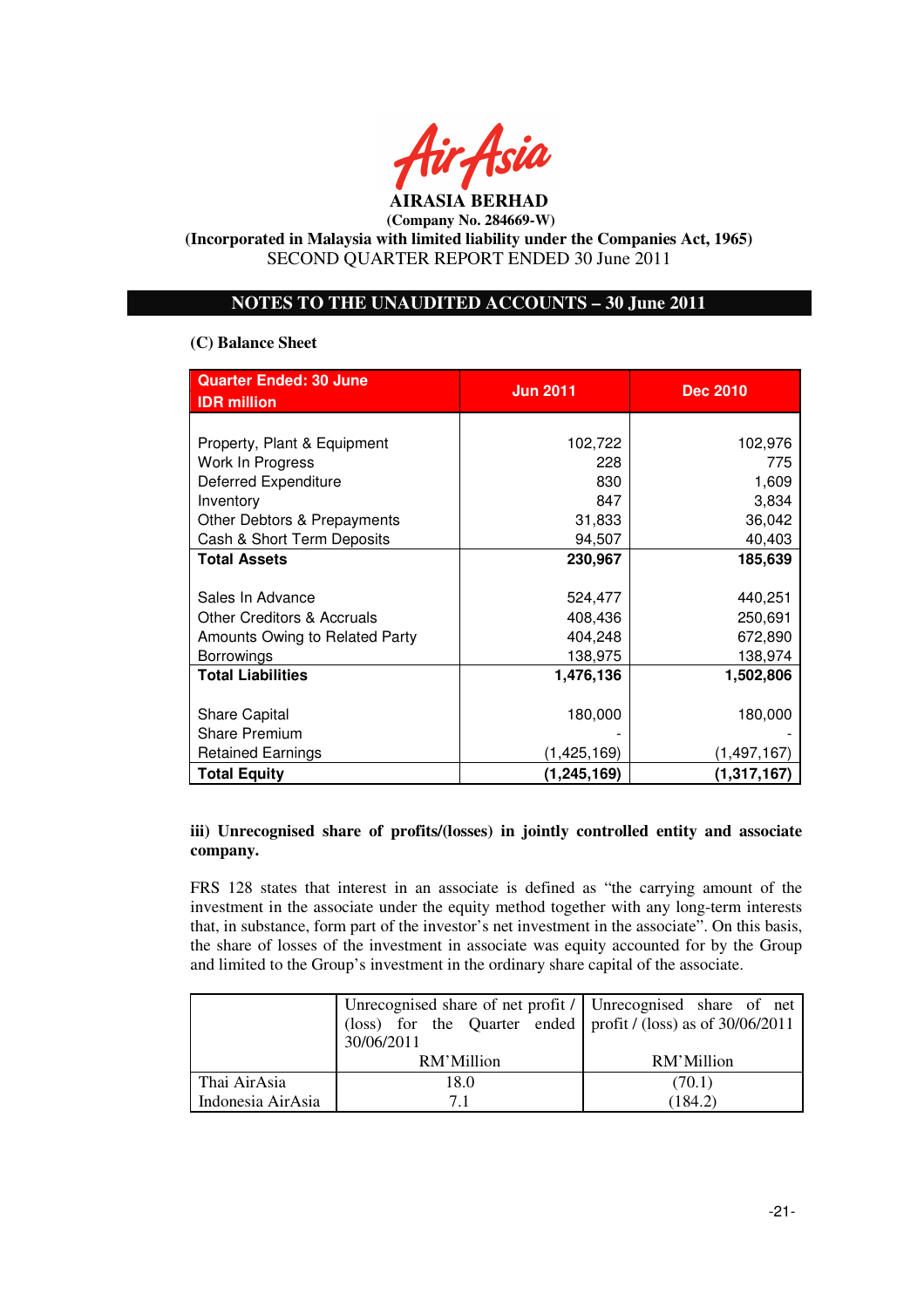

# **NOTES TO THE UNAUDITED ACCOUNTS – 30 June 2011**

#### **23. Variation of results against preceding quarter**

The Group achieved a profit after taxation of RM104.3 million for the quarter under review. This is lower by RM67.6 million compared to the RM171.9 million profit after taxation achieved in the immediately preceding quarter ended 31 March 2011.

#### **24. Commentary on prospects**

Based on the current forward booking trends, the underlying passenger demand in the third quarter for the Malaysian, Thai and Indonesian operations remains positive. Load factors achieved in the month of July were ahead of the prior year for all three carriers, with average fares higher in Thailand and Indonesia and slightly behind the prior year for the Malaysian operations.

In Malaysia, forward loads for the remaining months of the third quarter and beyond remain in line with the prior year, indicating that demand remains strong. Passenger numbers are expected to continue increasing ahead of capacity growth, while new sources of ancillary income will maintain yields in combination with improved load factors.

In Thailand, demand continues to growing at a strong rate for both domestic and international sectors. The new hub in Chiang Mai continues to perform well and operates new routes where demand has exceeded expectations. Performance for the rest of the year is expected to remain good driven by higher loads and yields, though these will be tempered by the higher average fuel prices expected in the second half of the year.

In Indonesia, the next quarter will see continued increases in passenger numbers and the recent introduction of the A320 aircraft at Bandung will continue to improve yield, while reducing costs and improving operational reliability. The Medan hub also continues to exhibit strong growth, and on international sectors the abolition of the travel tax at the beginning of the year is helping to boost demand.

The Group will take delivery of three A320 aircraft in the third quarter of the year and a further four deliveries will made in the final quarter of the year. Three aircraft will be deployed in Malaysia, two in Thailand and two in the Philippines. The aircraft will be deployed on a total of three new routes to be operated out of Malaysia, two from Thailand and five from the Philippines, in combination with additions and reductions in frequency on existing routes. The commencement of routes from the Philippines is dependent on all regulatory approvals being received as anticipated.

The outlook for the third quarter and beyond should be seen in the context of the current volatility in the price of oil and aviation fuel. The introduction of a fuel surcharge during the second quarter is expected to mitigate, but not fully offset, the effect of higher fuel prices during in the second half of the year.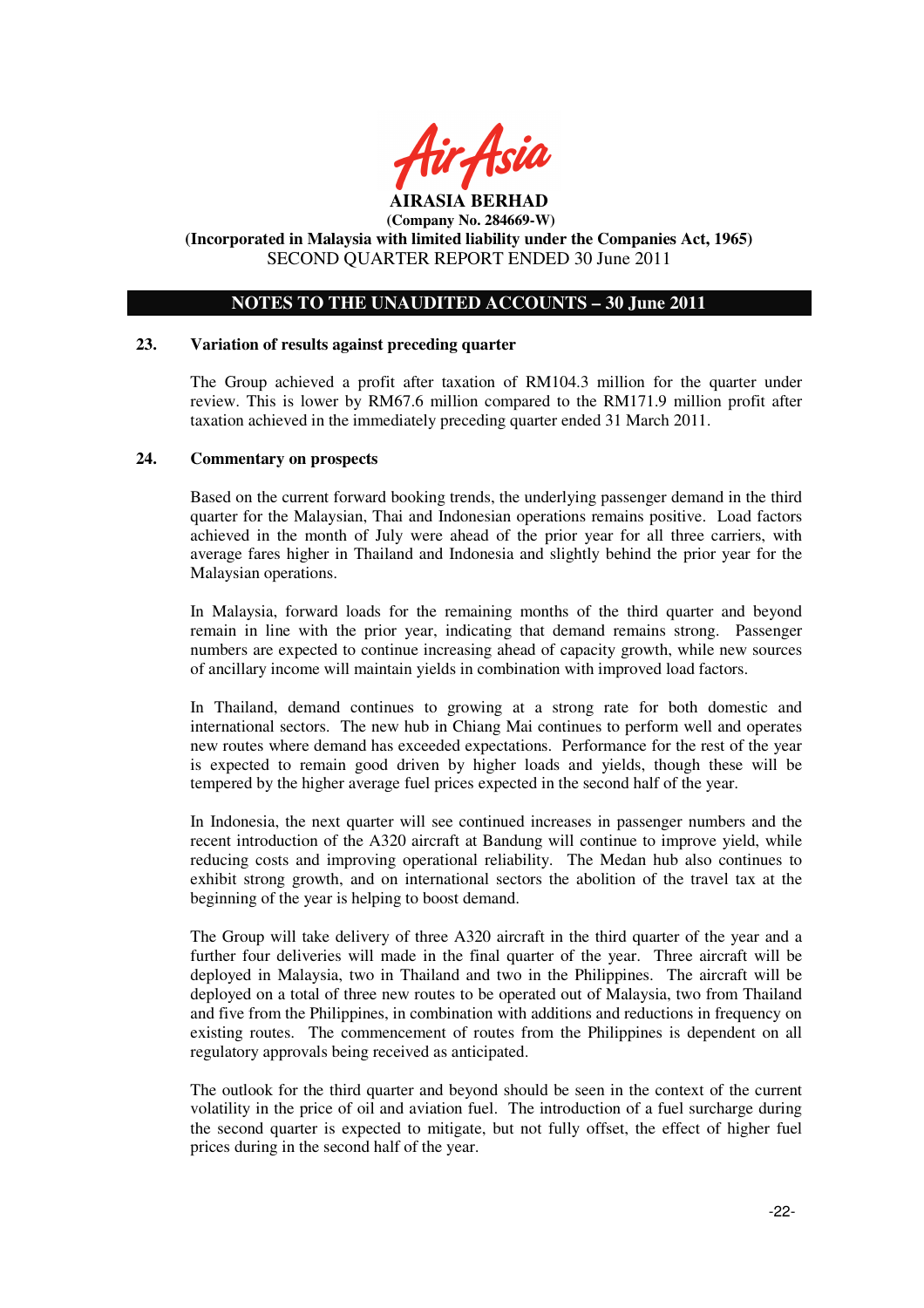

# **(Incorporated in Malaysia with limited liability under the Companies Act, 1965)**  SECOND QUARTER REPORT ENDED 30 June 2011

# **NOTES TO THE UNAUDITED ACCOUNTS – 30 June 2011**

However, barring any unforeseen circumstances, the Directors remain positive for the prospects of the Group for the third and final quarters of 2011.

#### **25. Profit forecast**

The disclosure requirements for explanatory notes for the variance of actual profit after tax and minority interest and forecast profit after tax and minority interest are not applicable for the current quarter and financial year-to-date.

#### **26. Finance Income/(Cost)**

|                                                                              | <b>Group and Company</b>            |                                     |                                           |                                    |
|------------------------------------------------------------------------------|-------------------------------------|-------------------------------------|-------------------------------------------|------------------------------------|
| All figures in RM'000                                                        | Quarter<br><b>Ended</b><br>30/06/11 | Quarter<br><b>Ended</b><br>30/06/10 | <b>Year to</b><br><b>Date</b><br>30/06/11 | <b>Year to</b><br>Date<br>30/06/10 |
| <b>Finance Income</b>                                                        |                                     |                                     |                                           |                                    |
| from<br>Interest<br>due<br>amounts<br>$\alpha$<br>associates and JV entities | 7,708                               | 16,649                              | 17,878                                    | 32,857                             |
| Interest on deposits                                                         | 4,757                               | 3,051                               | 9,257                                     | 6,058                              |
| Foreign exchange gains - net                                                 | 15,907                              | 15,819                              | 116,961                                   | 303,082                            |
|                                                                              | 28,372                              | 35,519                              | 144,096                                   | 341,997                            |
| <b>Finance Costs</b><br>Fair value losses on derivative                      | (6,045)                             | (20, 426)                           | (66, 126)                                 | (141,702)                          |
| financial instruments                                                        |                                     |                                     |                                           |                                    |
| <b>Bank borrowings</b>                                                       | (89,795)                            | (89, 803)                           | (181, 882)                                | (181,399)                          |
| Amortisation of premiums                                                     | (1,948)                             | (2,031)                             | (3,912)                                   | (3,763)                            |
| Hire purchase payables                                                       | (1)                                 | (3)                                 | (3)                                       | (6)                                |
| Bank facilities and other charges                                            | (352)                               | (1,603)                             | (786)                                     | (2,346)                            |
|                                                                              | (98, 141)                           | (113, 866)                          | (252,709)                                 | (329, 216)                         |
| <b>Net Finance (Cost) / Income</b>                                           | (69,769)                            | (78, 347)                           | (108, 613)                                | 12,781                             |

# **27. Exceptional item**

There were no exceptional items in the quarter under review.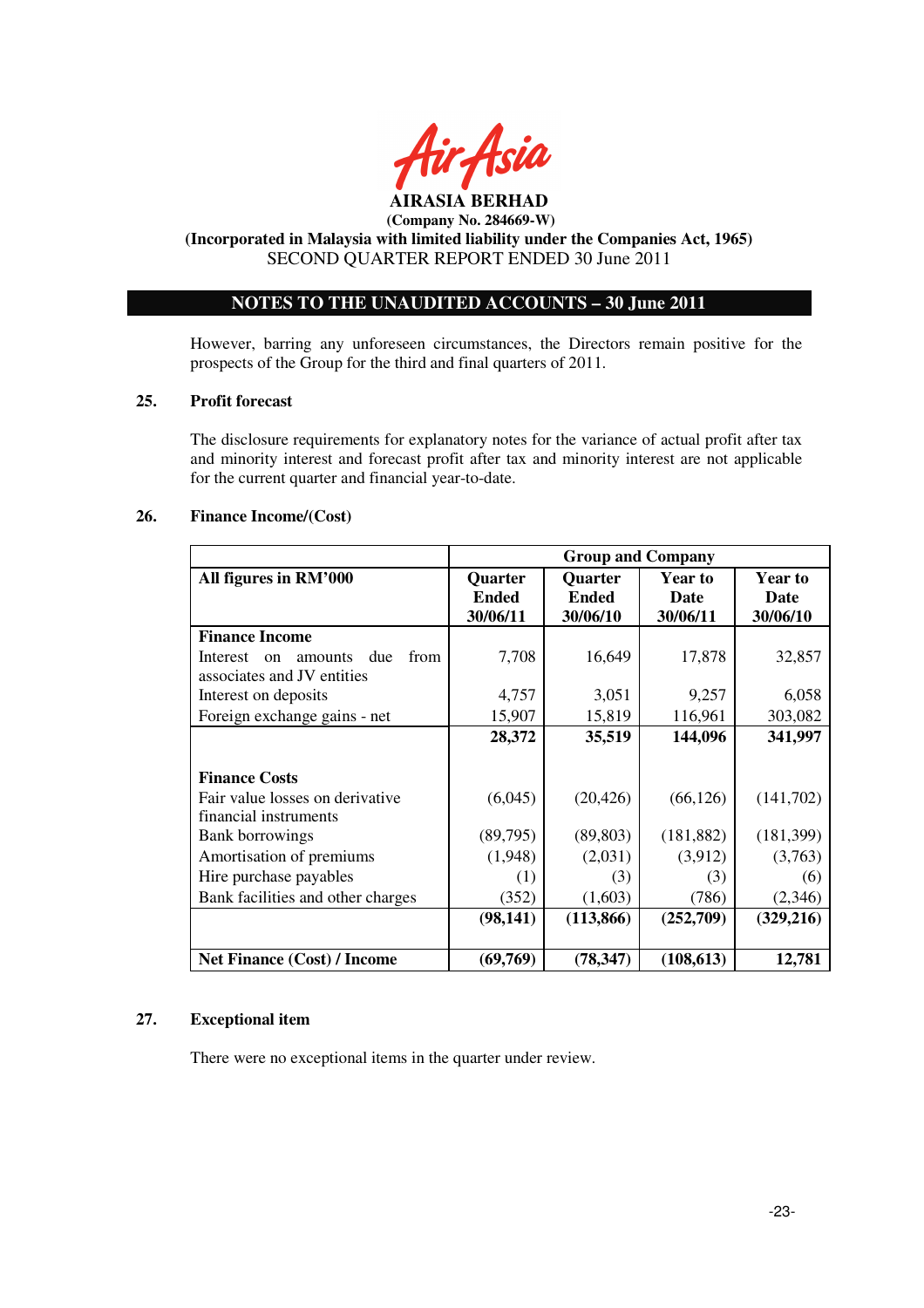

# **(Incorporated in Malaysia with limited liability under the Companies Act, 1965)**  SECOND QUARTER REPORT ENDED 30 June 2011

# **NOTES TO THE UNAUDITED ACCOUNTS – 30 June 2011**

## **28. Income tax expense**

## *Current taxation*

The current taxation charge of RM8.0 million comprises tax payable on interest income and taxes applicable in foreign branches.

## *Deferred taxation*

The RM32.7 million deferred tax charge arises from the net of RM69.8 million deferred tax liabilities and RM37.1 million of deferred tax assets recognized during the period. The deferred tax liabilities arose as the difference between the net book value and tax written down value of property plant and equipment increased in the period a result of capital allowances granted offset by depreciation. The deferred tax assets arose from capital allowances granted in the period but which remained unutilized.

## **29. Unquoted investments and properties**

There was no sale of unquoted investments or properties for the quarter under review and financial period to date.

#### **30. Quoted investments and properties**

There was no purchase or disposal of quoted securities for the quarter under review and financial period to date.

## **31. Status of corporate proposals announced**

#### *Vietnam Joint Venture*

Following the announcement on 24 May 2011 by AirAsia on the above matter, AirAsia wishes to update that there has been no change in the status of the above proposed Vietnam Joint Venture since the last AirAsia quarterly announcement.

## *Philippines Joint Venture*

There is no change in the status of the above since the previous Bursa Announcement.

## *Expedia Inc Joint Venture*

Following the announcements on 24 May 2011 and 7 June 2011 by AirAsia on the above matter, the Company is pleased to announce that it has through AirAsia Exp Pte. Ltd., a wholly-owned subsidiary of AirAsia Go Holiday Sdn Bhd, which in turn is a wholly-owned subsidiary of AirAsia, along with Expedia Inc. through Expedia Southeast Asia Pte. Ltd., as at 19 August 2011 each subscribed an aggregate of 12,288,559 ordinary shares at SGD 1 per share, representing fifty percent (50%) of the paid-up capital in AAE Travel Pte. Ltd. Please refer to General Announcement (Reference No.: CM-110819-62457) made by AirAsia on 19 August 2011 for more details.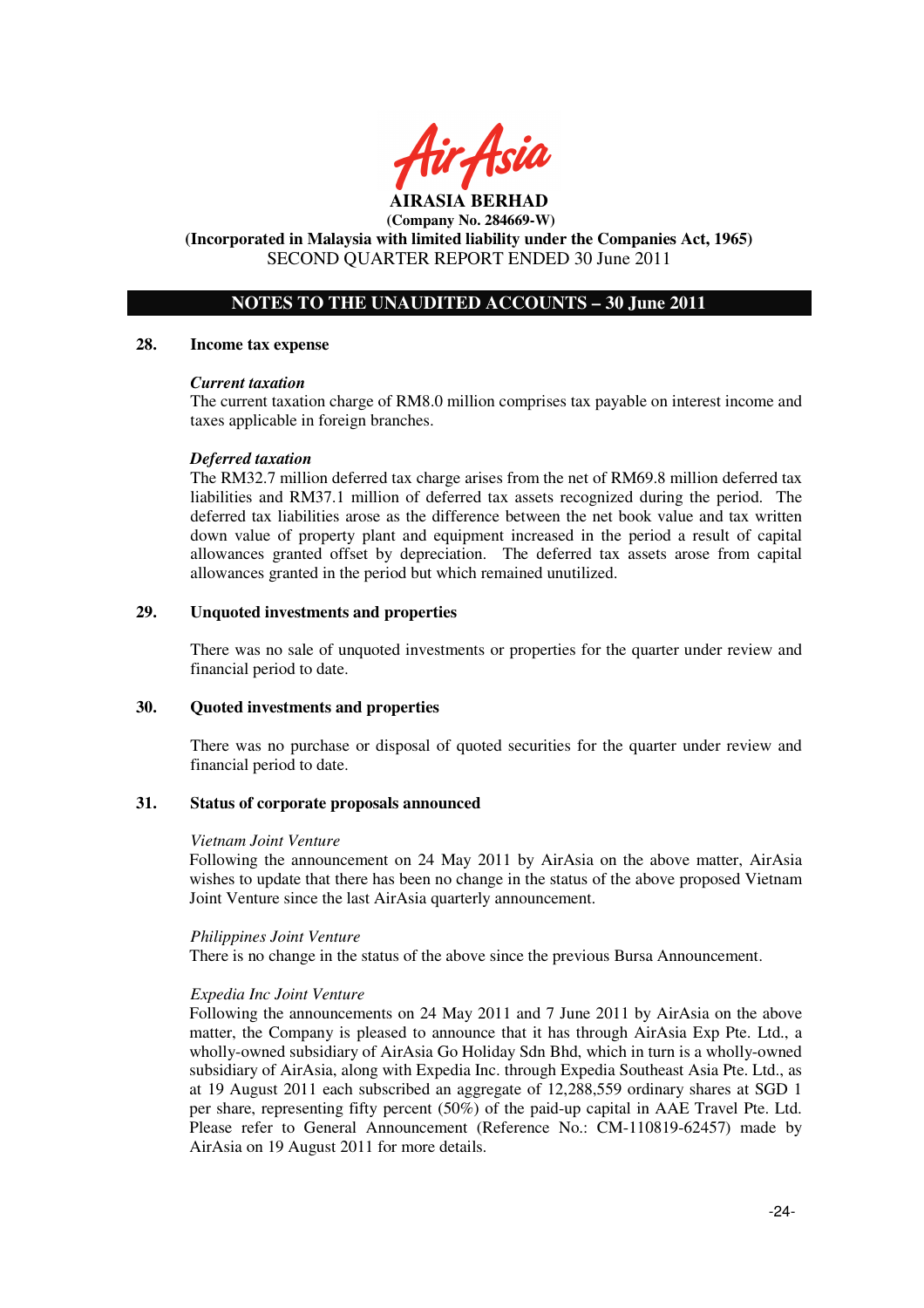

# **(Incorporated in Malaysia with limited liability under the Companies Act, 1965)**  SECOND QUARTER REPORT ENDED 30 June 2011

# **NOTES TO THE UNAUDITED ACCOUNTS – 30 June 2011**

#### *Japan Joint Venture*

Following the announcement on 21 July 2011 by AirAsia on the above matter, AirAsia wishes to update that there has been no change in the status of the above proposed Japan Joint Venture.

#### *CAE International Holdings Ltd. ('CAE') Joint Venture*

Following the announcement on 20 June 2011 by AirAsia on the above matter, AirAsia wishes to update that Asian Aviation Centre of Excellence Sdn Bhd started operations on 1 July 2011 providing pilot training services (as stated in our announcement dated 20 June 2011) to the AirAsia Group of companies and third party clients.

*Proposed Warrants Exchange Exercise with Malaysian Airline System Berhad*  There is no change in the status of the above since the previous Bursa Announcement.

|                   | At 30/06/2011<br><b>RM'000</b> | At 31/03/2011<br><b>RM'000</b> |  |
|-------------------|--------------------------------|--------------------------------|--|
| <b>Current</b>    | 561,001                        | 556,231                        |  |
|                   |                                |                                |  |
| Non-current       | 7,059,614                      | 7,213,519                      |  |
|                   |                                |                                |  |
| <b>Total Debt</b> | 7,620,615                      | 7,769,750                      |  |

#### **32. Borrowings and debt securities**

The borrowings are mainly in the form of term loans which are for the purchase of new Airbus A320-200 aircraft.

The maturity period of non-current borrowing is 14 years and below. Borrowings are denominated in US Dollar (predominantly), RM and Euro. The Company has substantially hedged its foreign exchange exposure through foreign exchange contracts as explained in Note 33 (i).

The Company's aircraft financing facilities are principally secured by the following types of security:

- (a) Assignment of rights under contract with Airbus over each aircraft
- (b) Assignment of insurance and reinsurances of each aircraft
- (c) Assignment of airframe and engine warranties of each aircraft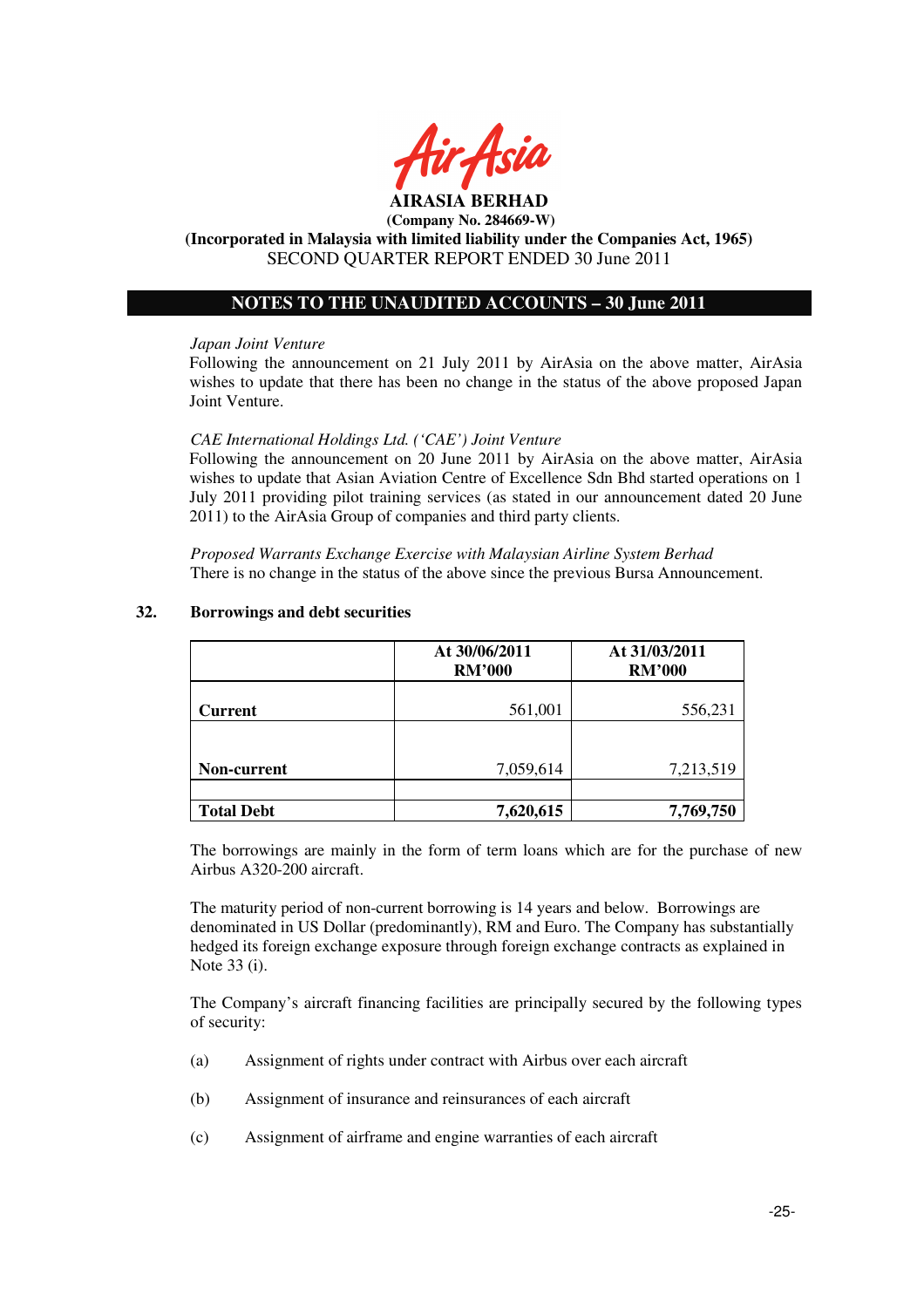

**(Incorporated in Malaysia with limited liability under the Companies Act, 1965)**  SECOND QUARTER REPORT ENDED 30 June 2011

# **NOTES TO THE UNAUDITED ACCOUNTS – 30 June 2011**

- (d) Mortgage of the aircraft
- (e) Deregistration Power of Attorney

#### **33. Derivative Financial Instruments:**

The fair value of derivative financial instruments is determined in accordance with FRS139 "Financial Instruments: Recognition and Measurement"

#### (i) Forward Foreign Exchange Contracts

As at 30 June 2011, the Group has hedged approximately 46% of its dollar liabilities pertaining to its aircraft, engine and simulator loans into Malaysian Ringgit ("MYR") by using long dated foreign exchange forward contracts. The calculation includes loans for aircraft deployed to Thai AirAsia and Indonesia AirAsia where AirAsia receives lease payments in USD. However, if the calculation is based on loans pertaining to aircraft being

deployed to Malaysia, approximately 68% of the loans are hedged from USD into MYR. The latest weighted average foreign forward exchange rate is at 3.2399 USD:MYR.

#### (ii) Interest Rate Hedging

The Group has entered into interest rate hedging transactions to hedge against fluctuations in the US\$ Libor on its existing aircraft financing for aircraft delivering from 2005 to 2011. As at 30 June 2011 there were two forward start interest rate swaps at 3.20% with 12 years tenure for future aircraft loans for aircraft purchases delivering in 2011.

#### (iii) Fuel Hedging

As at 30 June 2011, the Group has entered into Brent fixed swap which represents up to 20% of the Group's total expected fuel volume for the remaining period of 2011.

The Group has also entered into Singapore Jet Kerosene fixed swap which represents an additional 17% of the Group's total expected fuel volume for the month of July 2011.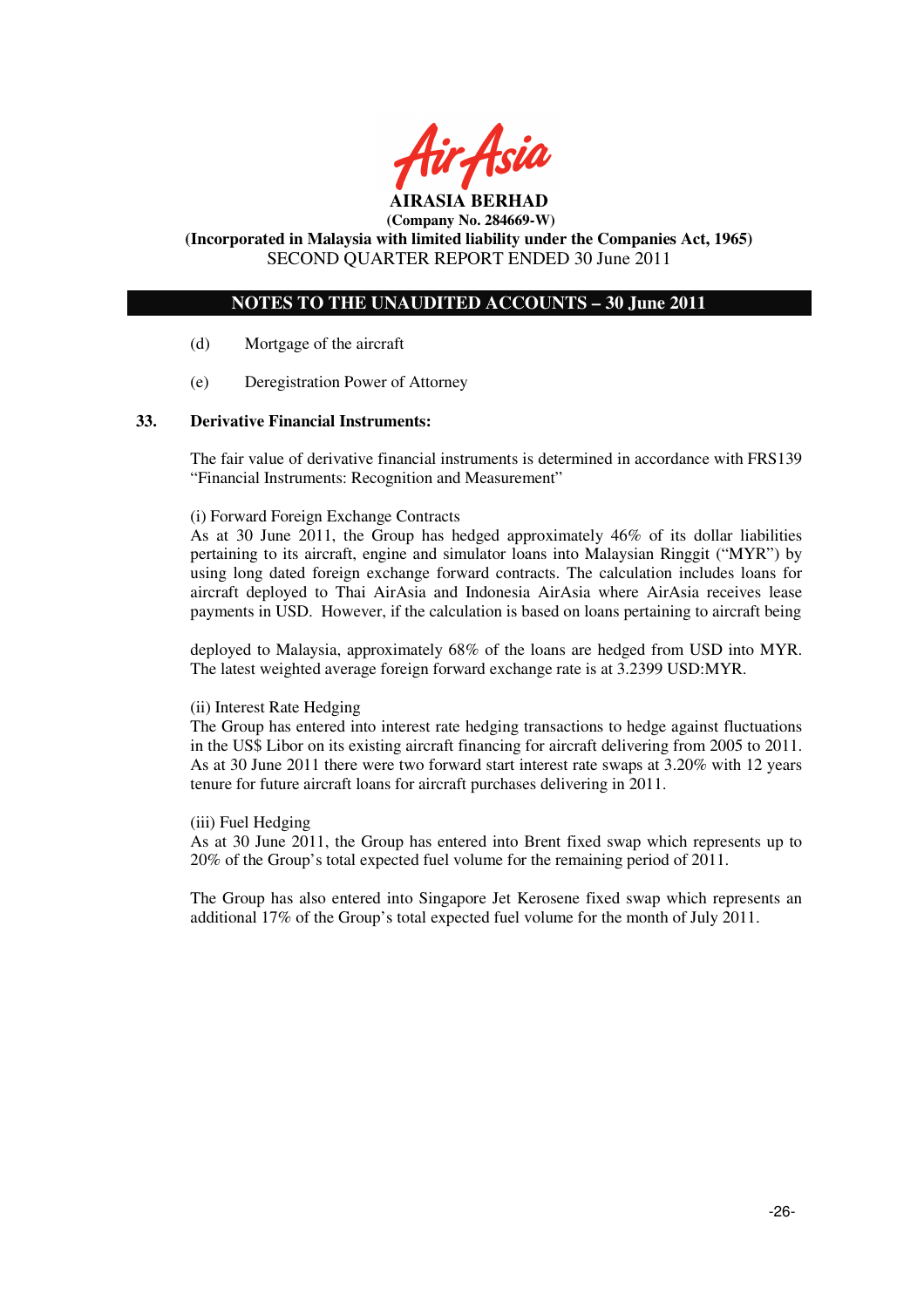

**(Incorporated in Malaysia with limited liability under the Companies Act, 1965)**  SECOND QUARTER REPORT ENDED 30 June 2011

# **NOTES TO THE UNAUDITED ACCOUNTS – 30 June 2011**

#### **Derivative financial instruments**

| <b>Type of derivatives</b>                | <b>Notional Value</b><br>as at 30/06/2011 | <b>Fair Value</b><br>as at 30/06/2011<br><b>Assets/(Liabilities)</b> |  |
|-------------------------------------------|-------------------------------------------|----------------------------------------------------------------------|--|
| (i) Fuel contract                         | Barrels (million)                         | RM (million)                                                         |  |
| - less than 1 year                        | 0.1                                       | 7.9                                                                  |  |
| - 1 year to 3 years                       |                                           |                                                                      |  |
| <b>Total</b>                              | 0.1                                       | 7.9                                                                  |  |
|                                           | RM (million)                              | RM (million)                                                         |  |
| (ii) Interest rate contracts              |                                           |                                                                      |  |
| - less than 1 year                        |                                           |                                                                      |  |
| - 1 year to 3 years                       |                                           |                                                                      |  |
| - more than 3 years                       | 3,202.5                                   | (330.9)                                                              |  |
| <b>Total</b>                              | 3,202.5                                   | (330.9)                                                              |  |
| (iii)<br>Foreign<br>currency<br>contracts | RM (million)                              | RM (million)                                                         |  |
| - less than 1 year                        |                                           |                                                                      |  |
| - 1 year to 3 years                       |                                           |                                                                      |  |
| - more than 3 years                       | 3,920.0                                   | (124.0                                                               |  |
| <b>Total</b>                              | 3,920.0                                   | (124.0)                                                              |  |

The related accounting policies, cash requirements of the derivatives, risks associated with the derivatives and policies to mitigate those risks are unchanged since the last financial year.

# **34. Material litigation**

As at 23 August, there was no material litigation against the Group.

# **35. Proposed dividend**

The Directors do not recommend any dividend for the quarter ended 30 June 2011.